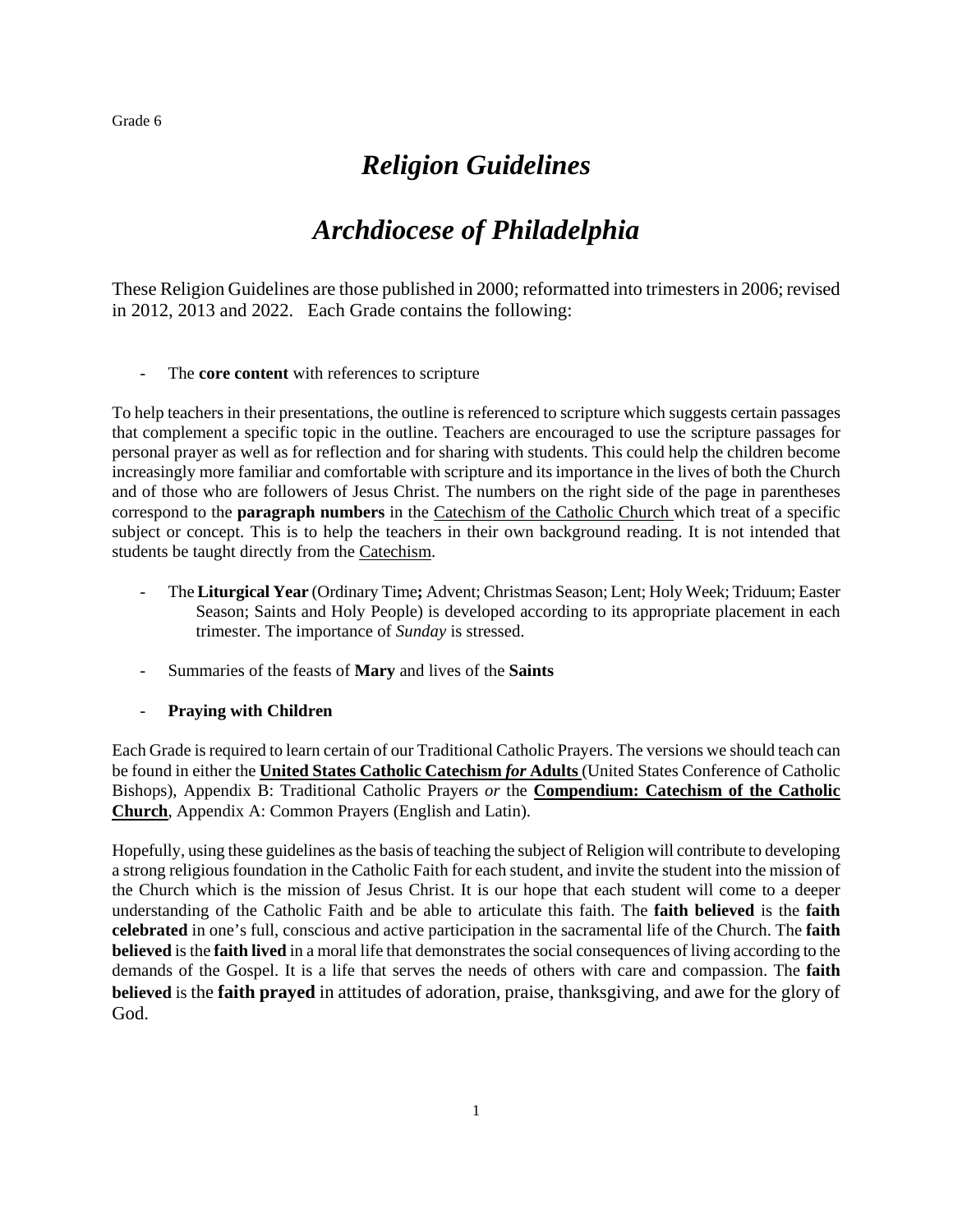## *First Trimester*

### **I. THE BIBLE**

| A.        | <b>DEFINITION</b>                                              | $(81-82)$                   |
|-----------|----------------------------------------------------------------|-----------------------------|
|           | Collection of sacred writings                                  |                             |
|           | 1. Inspired word of God                                        | 2 Tim. 3:16-17              |
|           | 2. A source of Revelation                                      | (NCD #48-61, $(DV #1-10)$ ) |
| <b>B.</b> | HOW TO USE THE BIBLE                                           |                             |
|           | 1. Name of book or Bible                                       |                             |
|           | 2. Chapter number                                              |                             |
|           | 3. Verse number                                                |                             |
|           | 4. Title of story                                              |                             |
|           | 5. Parallel passages                                           |                             |
|           | 6. Cross references                                            |                             |
| $C$ .     | <b>STRUCTURE</b>                                               |                             |
|           | 1. Old Testament                                               | (702)                       |
|           | a. Total number of books                                       | $(46 \text{ books})$        |
|           | b. Divisions<br>1) The Torah/ Pentateuch<br>(The Law of Moses) | $(5 \text{ books})$         |
|           | 2) The Historical Books                                        | $(16 \text{ books})$        |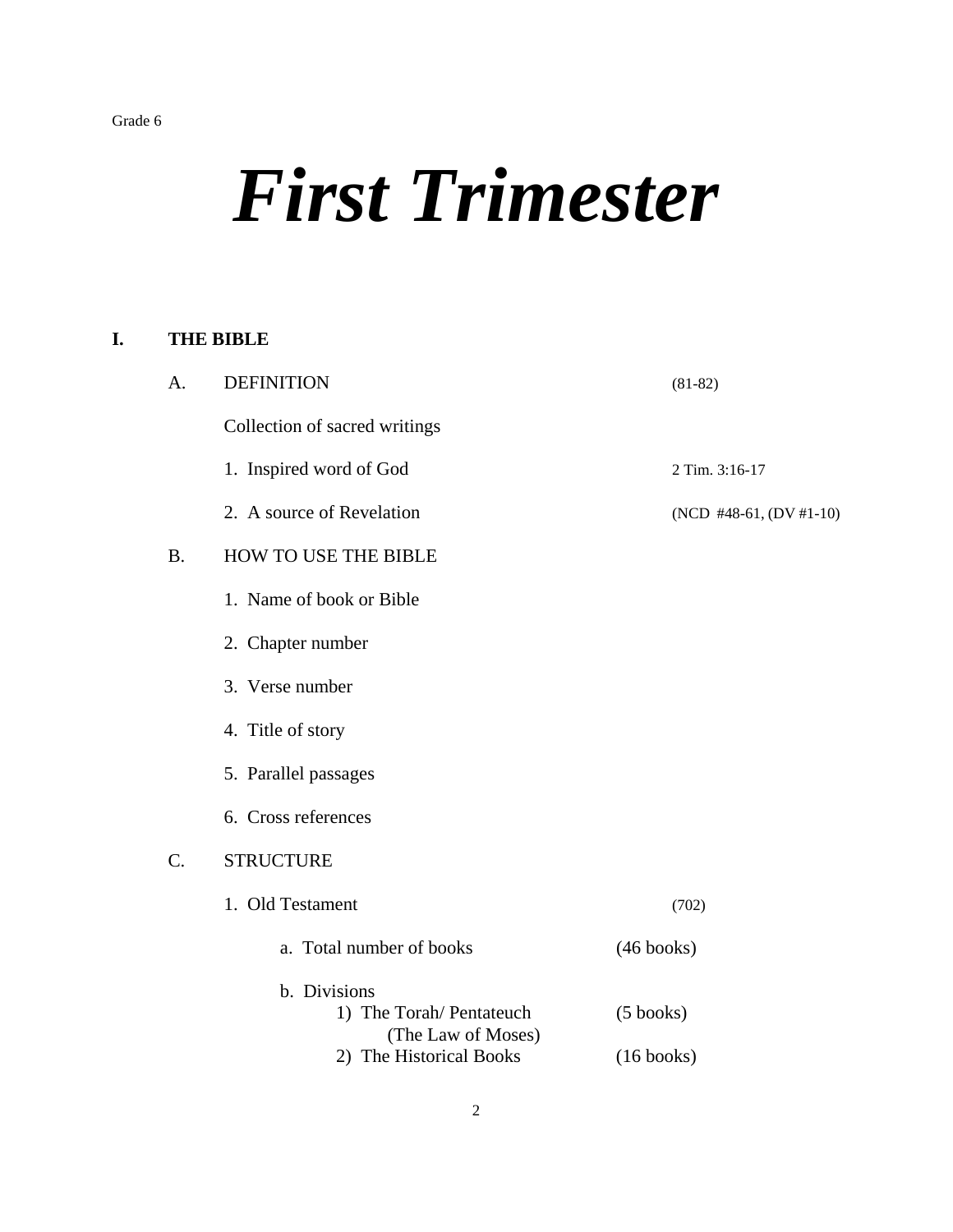|    | 3) The Wisdom Books                                                | $(7 \text{ books})$<br>$(18 \text{ books})$ |
|----|--------------------------------------------------------------------|---------------------------------------------|
|    | 4) The Prophetic Books                                             |                                             |
|    | 2. New Testament                                                   | $(124-26)$                                  |
|    | a. Total number of books                                           | $(27 \text{ books})$                        |
|    | b. Divisions                                                       |                                             |
|    | 1) The Gospels                                                     | (4)                                         |
|    | 2) The Acts of the Apostles                                        |                                             |
|    | 3) The Letters / Epistles                                          | $(21$ letters)                              |
|    | a) Paul's Letters                                                  | $(13$ letters)                              |
|    | b) The Catholic Letters                                            | (7 letters)                                 |
|    | c) The Letter to the Hebrews                                       |                                             |
|    | 4) The Book of Revelation / Apocalypse                             |                                             |
| D. | <b>IMPORTANCE OF THE BIBLE</b>                                     |                                             |
|    | 1. God communicates with us and<br>reveals himself to us.          | (DV#2)                                      |
|    | 2. There is a natural desire for God in every human heart. (26-49) |                                             |
|    | 3. Human beings have the capacity to hear God speaking to them.    |                                             |
|    | 4. Inspired Word of God                                            | (DV #11)                                    |
|    | 5. Root of our Christian faith                                     | (DV Ch. 4)                                  |
|    | 6. Covenant relationship                                           | Lk. 1:68-79, Gal. 4:4-7                     |
|    | 7. Source of prayer                                                | $(DV \#2)$                                  |

## **II. OLD TESTAMENT**

## A. LITERARY GENRE

- 1. Definition
- 2. Types
	- a. Birth Announcement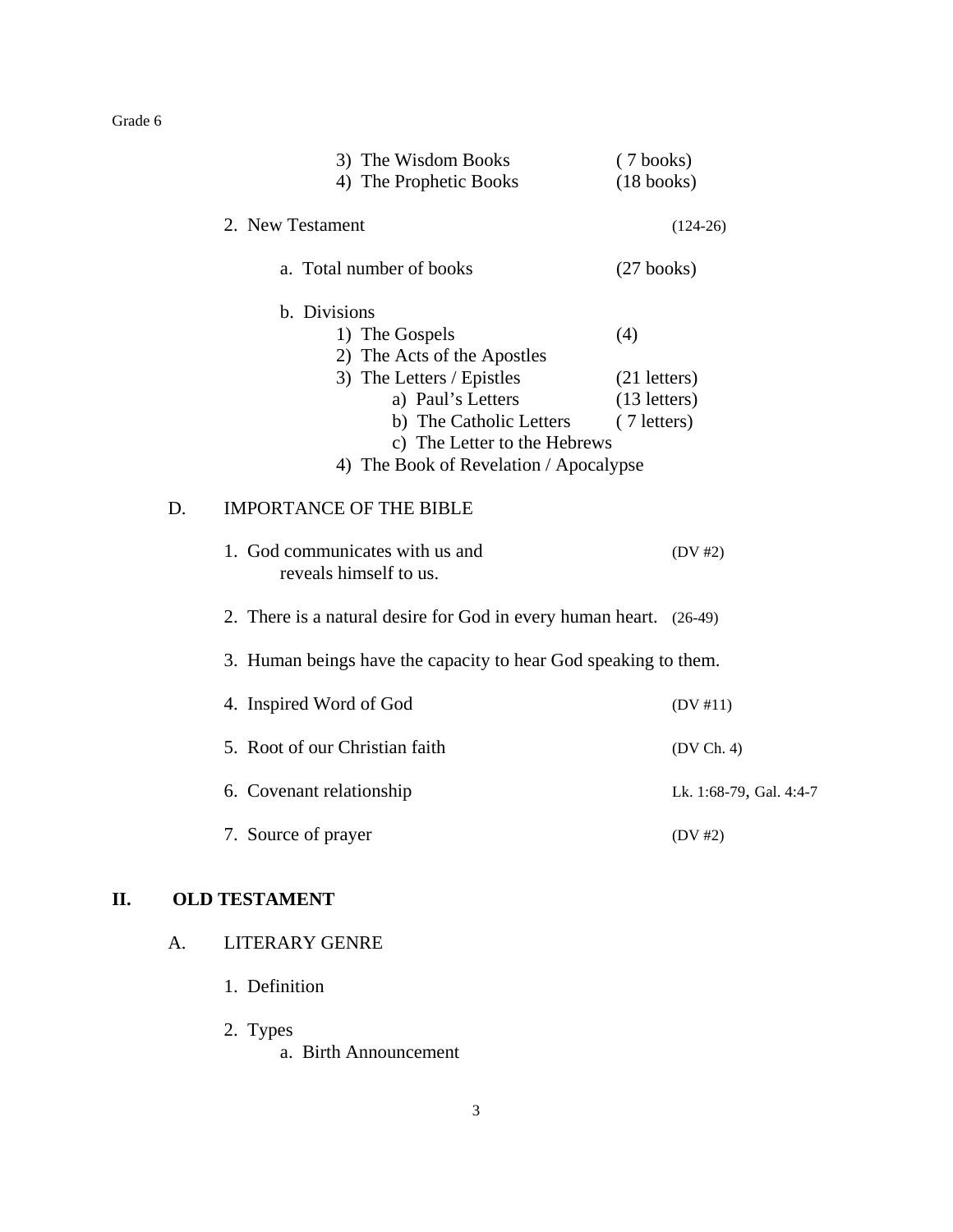|    | b. Call Narrative                                                                      |                                                                                      |
|----|----------------------------------------------------------------------------------------|--------------------------------------------------------------------------------------|
|    | c. Covenant Narrative                                                                  |                                                                                      |
|    | 3. Interpreting Sacred Scripture                                                       | $(115-19)$                                                                           |
|    | a. Literal sense                                                                       |                                                                                      |
|    | b. Spiritual sense                                                                     |                                                                                      |
| B. | <b>MAJOR EVENTS</b>                                                                    |                                                                                      |
|    | 1. Creation                                                                            | Gn. 1, 2, (DV #3),                                                                   |
|    | 2. Humanity's sinful response to God                                                   | $(337-49)$                                                                           |
|    | a. The Fall of Adam and Eve<br>Original Sin and its effects                            | Gn. 3, GS #13, 17,<br>$(385-90, 396-409, 415-19)$                                    |
|    | b. Cain and Abel                                                                       | Gn. 4                                                                                |
|    | c. Sin in Noah = S Time                                                                | Gn. 6-9                                                                              |
|    | d. Tower of Babel                                                                      | Gn. 11:1-9                                                                           |
|    | 3. God's Response                                                                      | Gn. 5-8                                                                              |
|    | a. Characteristics<br>1) Justice<br>2) Mercy and love                                  | Sir. 35:17<br>Ps. 51:1, Lam. 3:22-23                                                 |
|    | b. Promise of Redemption                                                               | Gn. 3:15, (DV #14-16)                                                                |
|    | c. Choosing a Special People: Israel<br>Our Ancestors in Faith<br>1) Abraham and Sarah | Gn. 12-50                                                                            |
|    | a) Call<br>b) Response in faith<br>c) New name<br>d) Covenant                          | Gn. 12:1-3, (59, 72, 762)<br>Gn. 12, Heb. 11:9-20<br>Gn. 17:5<br>Gn. 15, (762, 1222) |
|    | e) Promise of a Son<br>f) Sacrifice of the Son                                         | Gn. 16, 17<br>Gn. 22                                                                 |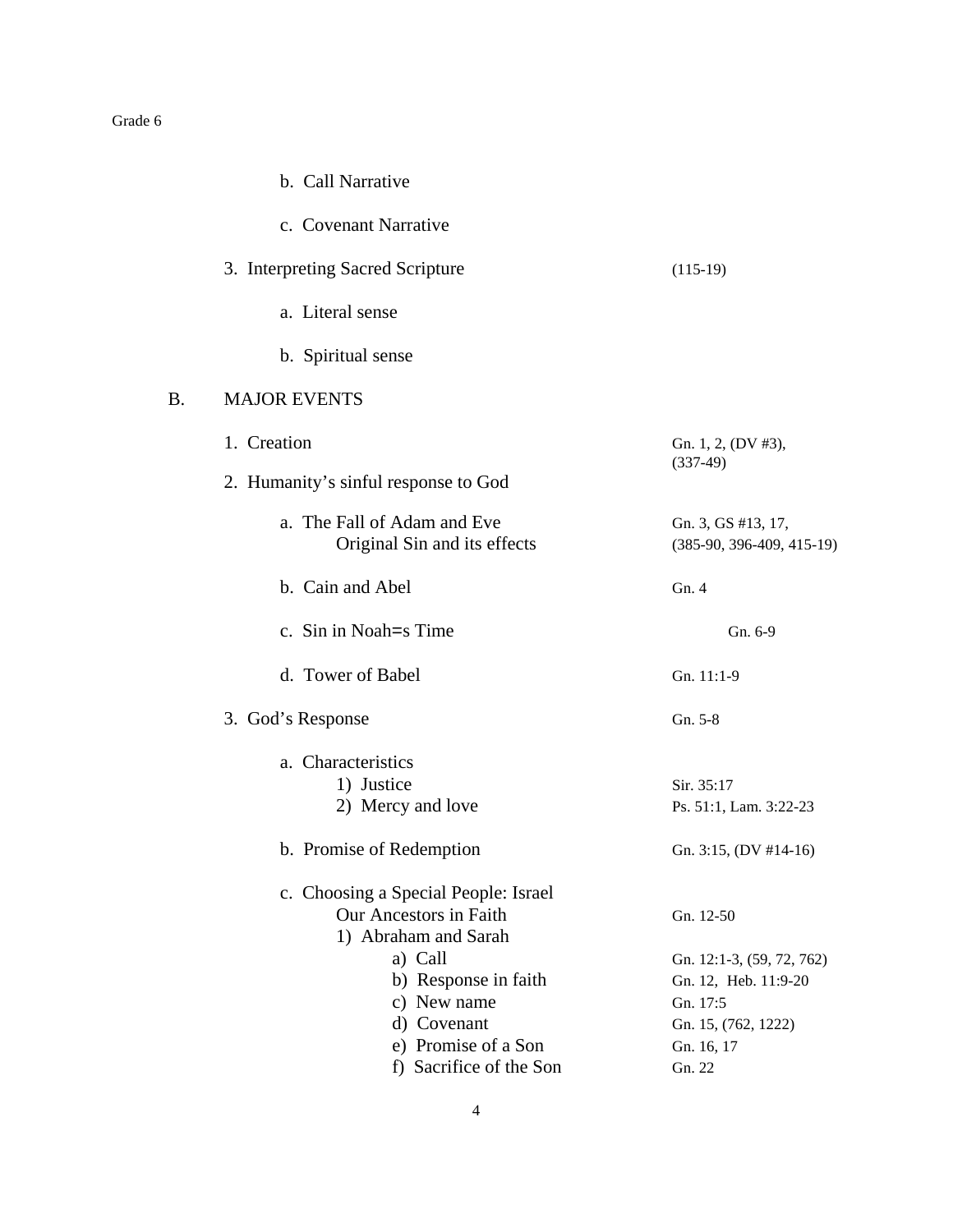| Gn. 24         |
|----------------|
|                |
| Sir. 44:22-23  |
| Gn. $25:19-26$ |
| Gn. 27:26-40   |
| (2573)         |
| Gn. $25:19-26$ |
| Gn. 25:27-34   |
| Gn. 27:1-40    |
| Gn. 32:23-33   |
| Gn. 35:23-29   |
| Gn. 37:1-11    |
| Gn. 37:3       |
| Gn. $37:12-36$ |
| $Gn. 40:1-41$  |
| Gn. $41:37-50$ |
| Gn. 49:22-26   |
|                |

#### **III**. **LITURGICAL YEAR** (1163-73, 1194)

#### A. DEFINITION

The cycle of feasts and seasons celebrating the events of the life of Jesus Christ and his presence in the Church.

#### B. SUNDAY

The Lord's day is the day on which we celebrate the Resurrection of Jesus Christ. We go to Mass on this day to give praise and thanks to God. This is the heart of the Church=s life.

- C. ORDINARY TIME: liturgical color is green for hope, growth, life.
	- 1. Time in the winter between Christmas time and Lent.
	- 2. Time in the summer and fall from Pentecost to the Feast of Christ the King.
	- 3. Refers to ordinal, counted time.
	- 4. Time to hear the Scriptures proclaimed inviting usto live out the mysteries of our faith and the message of the Gospels.
		- a. Cycle A Gospel of St. Matthew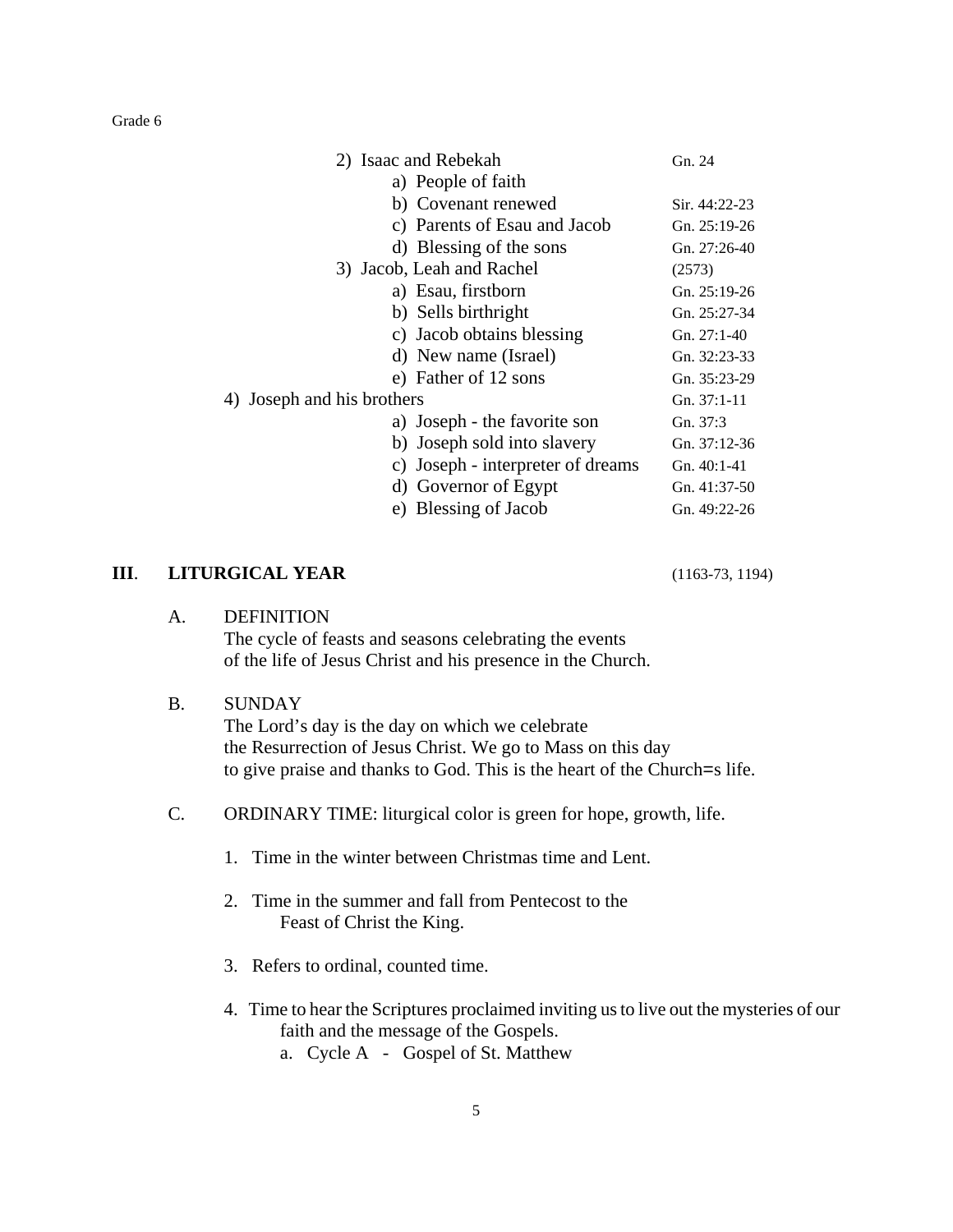- b. Cycle B Gospel of St. Mark
- c. Cycle C Gospel of St. Luke

#### D. ADVENT (524)

- 1. Liturgical color is purple for preparation, sorrow for sin
- 2. Begins the Liturgical Year
- 3. Period of four weeks of preparation for the birth of Jesus Christ, Christmas
	- a. Prayers and Scripture readings emphasize the coming of Jesus Christ
	- b. First part of Advent focuses on his Second Coming at the end of time
	- c. Second part of Advent focuses on his coming into human history in Bethlehem
- 4. Advent symbols
	- a. Advent Wreath
	- b. Jesse Tree

#### E. SAINTS AND HOLY PEOPLE (1173) Special days to honor saints are ranked and celebrated in different degrees.

| <i>Solemnity:</i> | liturgies celebrating events, beliefs, and personages<br>of principal importance and universal significance<br>in salvation history                          |
|-------------------|--------------------------------------------------------------------------------------------------------------------------------------------------------------|
| <i>Feast</i> :    | liturgies of minor importance                                                                                                                                |
| Memorial:         | liturgies celebrating minor events in the life of the Blessed Virgin<br>Mary and of saints significant to a local country, church or religious<br>community. |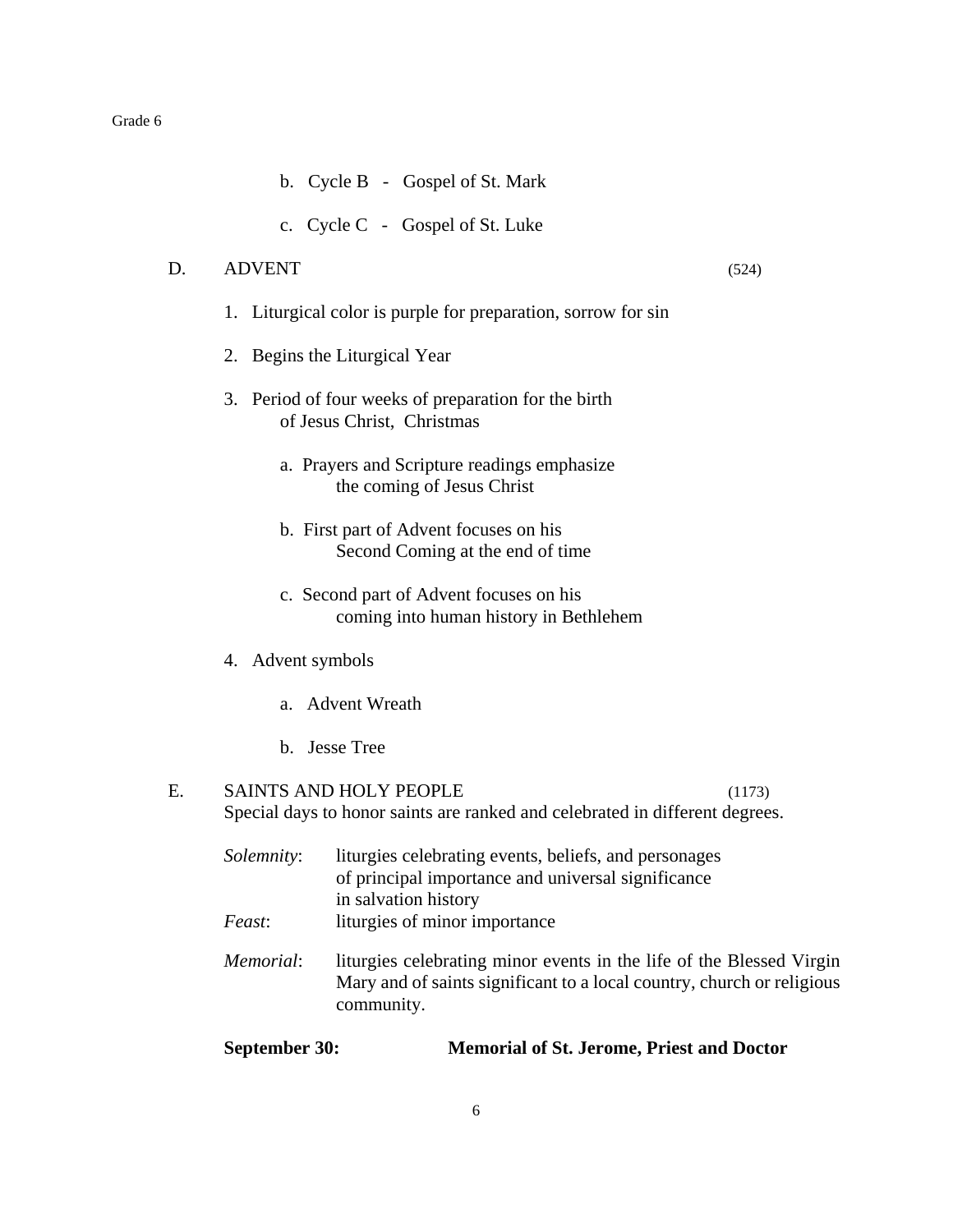Jerome was a man of extremes. His real name was Eusebius Hieronymus Sophronius. He was born around 345 A.D. in the area of present day Yugoslavia. His Christian family was able to send him to Rome at the age of twelve for a good education. There he excelled in Hebrew, Latin, and Greek. After a period of time in the desert, he was ordained a priest. He spent much time counseling his friends in the spiritual life. Later, Pope Damasas, realizing his talents, commissioned Jerome to translate the Bible from Hebrew and Greek into Latin. His translation was called the Vulgate. The Vulgate became the official biblical text of the Catholic Church.

#### **October 15: St. Teresa of Avila, Virgin and Doctor**

St. Teresa was born into a rich Spanish family in 1515. When she was fourteen, her mother died and her father sent her to be educated by the Augustinian Sisters. She eventually decided to enter the Carmelites. Her early years were marked by illness and migraines, and she often found it difficult to pray. Years later she received help from two deeply spiritual persons, St. Francis Borgia and St. Peter Alcantara. Through their encouragement, she made great progress in her prayer life and began to experience ecstatic visions. After this period, she led a reform of her Carmelite order because she felt the spiritual life of the order was hurting. She traveled throughout Spain and reformed many religious houses, aided by St. John of the Cross. Teresa wrote extensively, including the great work of mystical spiritualism, *Interior Castle*. She died in 1582 and was named a Doctor of the Church by Pope Paul VI in 1970.

#### **October 17: St. Margaret Mary Alacoque**

Margaret Mary was born in 1647 into a well-known family in Burgundy, France. Desiring to dedicate her life to the service of God, she entered the Visitation Convent at Paray-Le-Monial at the age of twenty-two. She had a great devotion to the Sacred Heart of Jesus. As a gift from Jesus, she received private revelations from him. Through her intercession, devotion to the Sacred Heart of Jesus spread throughout Europe. In 1765, this devotion to the Sacred Heart was approved for liturgical observance by the Pope.

*Jesus' message was, "See this heart which has loved so much and received so little love in return ... tell everyone that I really love them and I want to be loved in return. If you love me, pray and sacrifice for those who do not believe in my love or do not care about my love.*"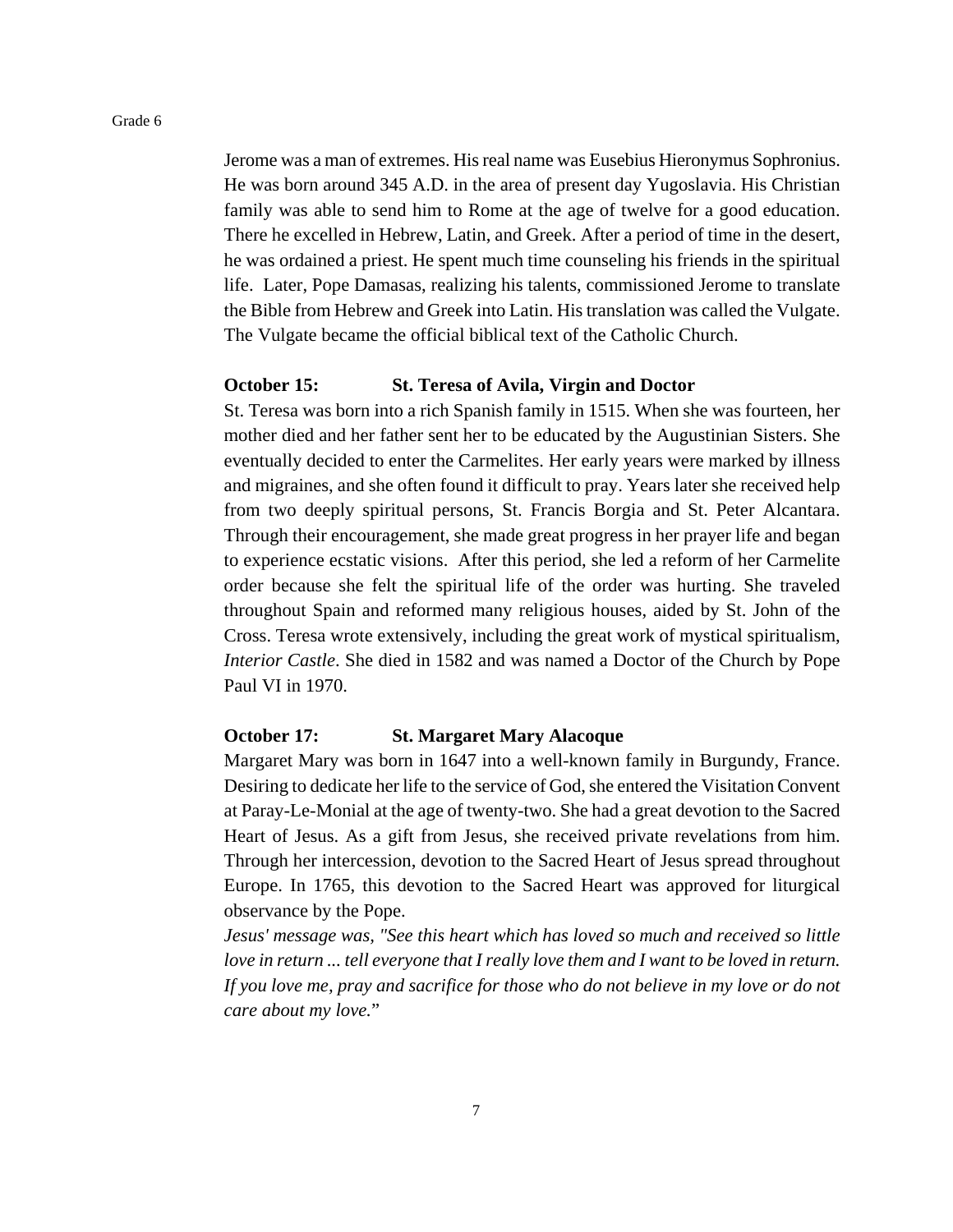#### **IV. MARY**

A. Dogmas believed

|    | 1. The Immaculate Conception | $(490-94)$      |
|----|------------------------------|-----------------|
|    | 2. Mary's Divine Motherhood  | (495)           |
|    | 3. The Virgin Birth          | (496, 499, 510) |
|    | 4. The Assumption            | (966, 974)      |
| B. | DAYS IN HONOR OF MARY        | (1172)          |

#### **August 15 Solemnity of the Assumption**

Pope Pius XII, on November 1, 1950, infallibly defined what Catholics always believed: Mary was assumed body and soul into heaven. (CCC #966)

#### **September 8 Feast of the Birth of Mary**

Mary was the daughter of Saints Ann and Joachim. They prayed that God would bless them with a child, and He rewarded their faithfulness with a daughter set apart to be the mother of the Son of God. Because of this, she was conceived and born immaculate and full of grace. We do not know from the Gospels the exact date of Mary's birth. However, Christians have celebrated it on September  $8<sup>th</sup>$  since the  $7<sup>th</sup>$ century. Mary's birth is one of only three celebrated on the liturgical calendar.

#### **September 15 Memorial of Our Lady of Sorrows**

Today, we remember how Mary, as the mother of Jesus, suffered greatly. There are seven events in particular that we recognize, called the Seven Sorrows. The Sorrows, which are all found in the Gospels, are the prophecy of Simeon (Lk. 2:34- 35), the flight into Egypt to escape Herod (Mt. 2:13-21), the loss of Jesus for three days in the Temple (Lk. 2:41-50), meeting Jesus on the road Calvary (Jn. 19:17), the crucifixion and death of Jesus (Jn. 19:18-30), holding Jesus when He was taken down from the cross (Jn. 19:39-40), and Jesus laid in the tomb (Jn. 19:40-42). St. Bernard wrote, "Truly, O Blessed Mother, a sword has pierced your heart... He died in body through a love greater than anyone had known. She died in spirit through a love unlike any other since His." Our Lady of Sorrows, pray for us.

#### **October 7 Memorial of Our Lady of the Rosary**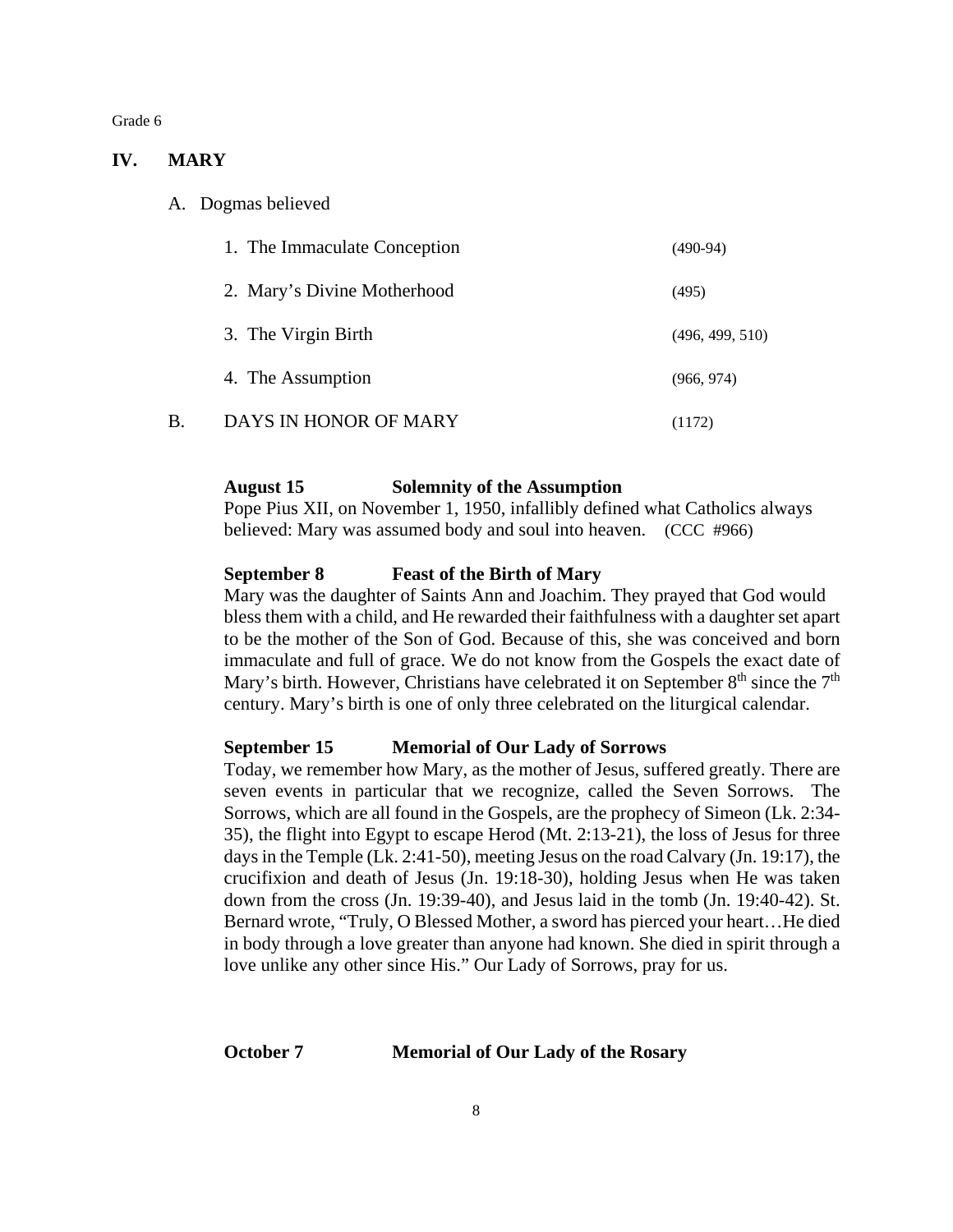This feast was established by Saint Pius V. Pope Gregory XIII later named this the Feast of the Holy Rosary. This feast invites everyone to meditate upon the mysteries of Christ, following the example of the Blessed Virgin Mary who was so singularly associated with the incarnation, passion and glorious resurrection of the Son of God. (Christian Prayer, 1976, p. 1285)

#### **November 19 Our Lady of Divine Providence**

On November 19, 1969 Pope Paul VI declared Our Lady Mother of Divine Providence principal patroness of the island of Puerto Rico, since November 19 was the date that the island was discovered. The image of Our Lady that is so special to the people of Puerto Rico shows the Divine Child sleeping peacefully in the Virgin Mary=s arms. However, the name and worship of Our Lady of the Divine Providence originated in Italy in the  $12<sup>th</sup>$  century, then spread to Spain and then to Puerto Rico.

#### **November 21 Memorial of the Presentation of Mary**

The Presentation of Mary is a unique feast day. Although the event is not in the Bible, we learn from other sources that Mary's parents, Ann and Joachim, offered Mary to God in the Temple when she was only three years old. We celebrate this event because it helps us to understand Mary's unique holiness, which was nurtured from the very beginning of her life.

#### **V. PRAYER**

| A. | <b>DEFINITION</b>                                                      | Lk. $11:1-4$                                   |
|----|------------------------------------------------------------------------|------------------------------------------------|
| В. | <b>KINDS</b>                                                           | Lk. 11:5-13, (2700,<br>2704, 2709-19, 2721-24) |
|    | 1. Communal                                                            |                                                |
|    | a. Eucharistic Liturgy                                                 | Lk. $5:16$                                     |
|    | b. Liturgy of the Hours                                                | (1174, 1196)                                   |
|    | 2. Private, personal                                                   | Mt. 18:19-20                                   |
|    | a. Biblical prayer<br>1) Reading and meditating on<br>scriptures       | (NCD #14), Ps. 139<br>Ps. 27                   |
|    | 2) Use of the Old Testament Psalms<br>b. Other forms (See pages 29-36) | Ps. 25, (2585-89)                              |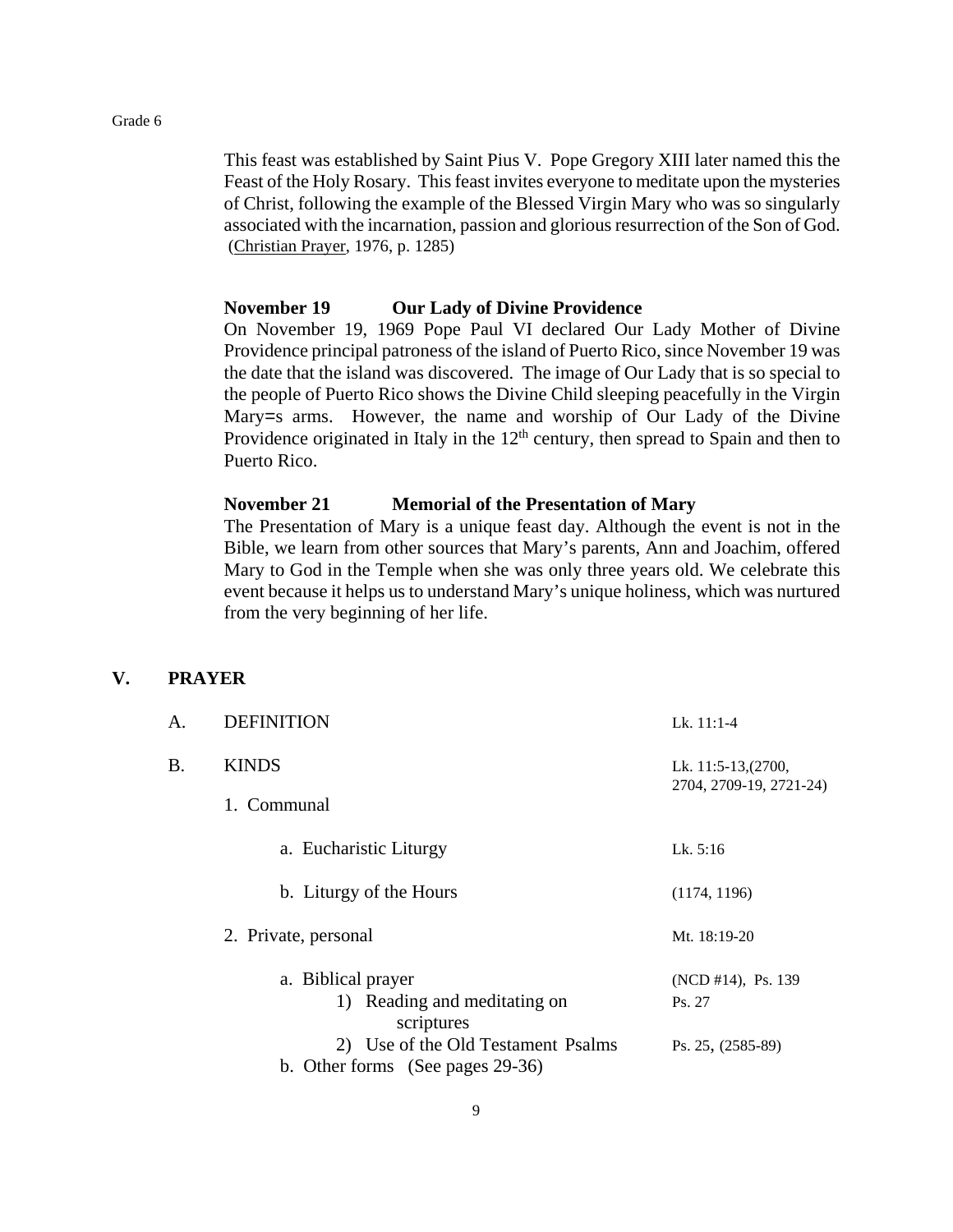- 1) The Jesus Prayer
- 2) Praying in Common (Choral Speech)
- 3) Song and Gesture
- 4) Meditation
- 5) Aspirations

#### C. PURPOSE OF PRAYER

| 1. Adoration    | $(2626-28, 2639)$ |
|-----------------|-------------------|
| 2. Thanksgiving | $(2637-38)$       |
| 3. Petition     | $(2629-36)$       |
| 4. Contrition   | $(2631, 2850-54)$ |

## **VI. SACRAMENTALS**

|           | A. Definition | (1677)      |
|-----------|---------------|-------------|
| <b>B.</b> | Kinds         | $(1671-73)$ |

#### **VII. SOCIAL JUSTICE**

*The commitment to human life and dignity, to human rights and solidarity, is a calling all Catholic educators must share with their students. It is not a vocation for a few religion teachers, but a challenge for every Catholic educator and catechist.*

*Sharing* Catholic Social Teaching *Challenges and Directions*, USCC, 1998, p. 7

#### *Major Themes:*

**The Life and Dignity of the Human Person Call to Family, Community and Participation Rights and Responsibilities of the Human Person Option for the Poor and Vulnerable**

A. AWARENESS OF THE BASIC DIGNITY OF EACH PERSON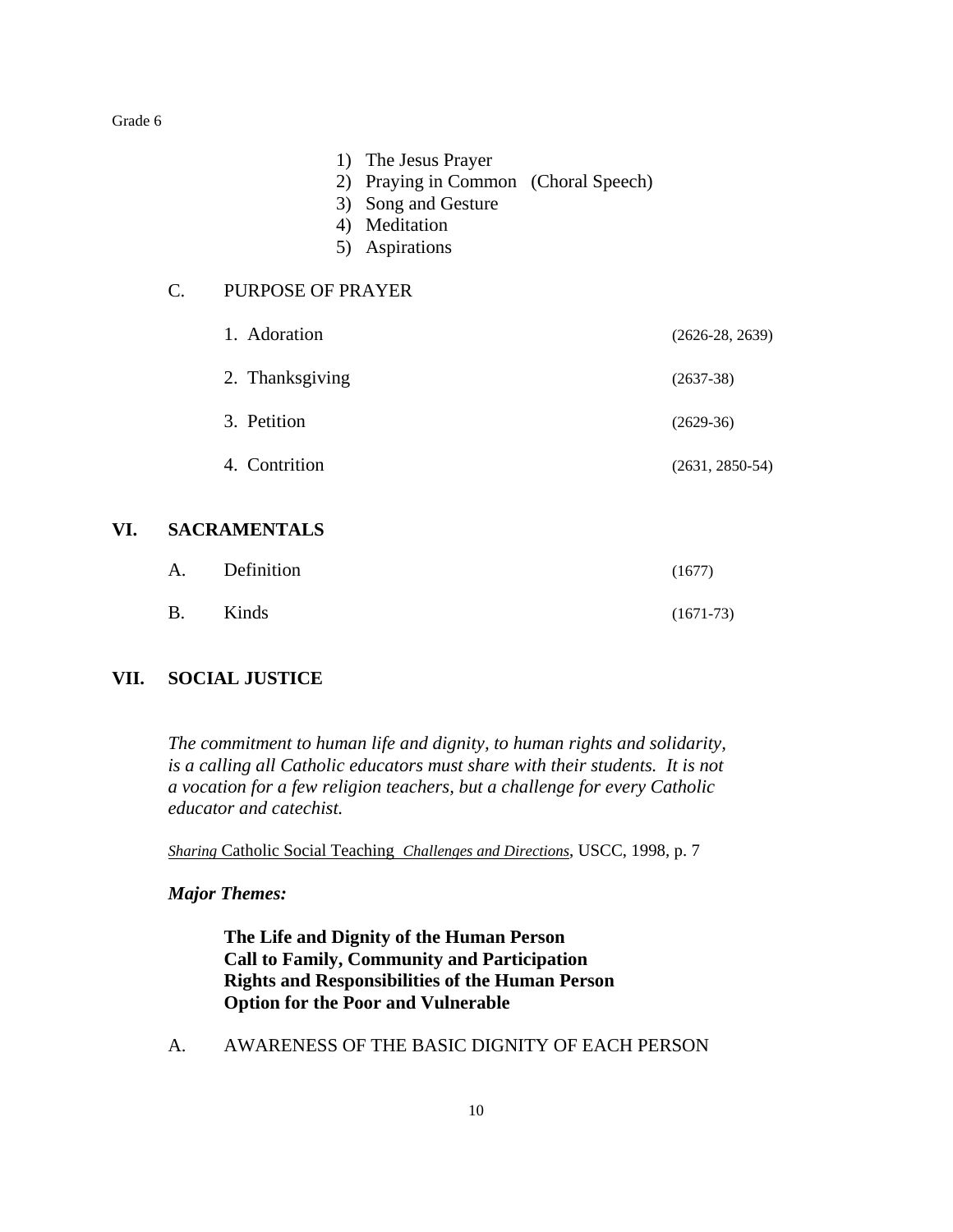- 1. Discuss appropriate ways to show respect for life in all its stages.
- 2. Discuss ways to peacefully resolve peer conflicts.
- 3. Celebrate birthdays and cultural and ethnic heritage.
- 4. Discuss ways to show respect for all members of a family.

#### B. RESPOND TO COMMUNITY NEEDS

- 1. Participate in parish and/or school collections: food, clothing, toys, etc.
- 2. Connect with Archdiocesan Social Service Agencies

For further ideas see From the Ground Up *Teaching Catholic Social Principles in Elementary Schools*, NCEA, 1999.

# *Second Trimester*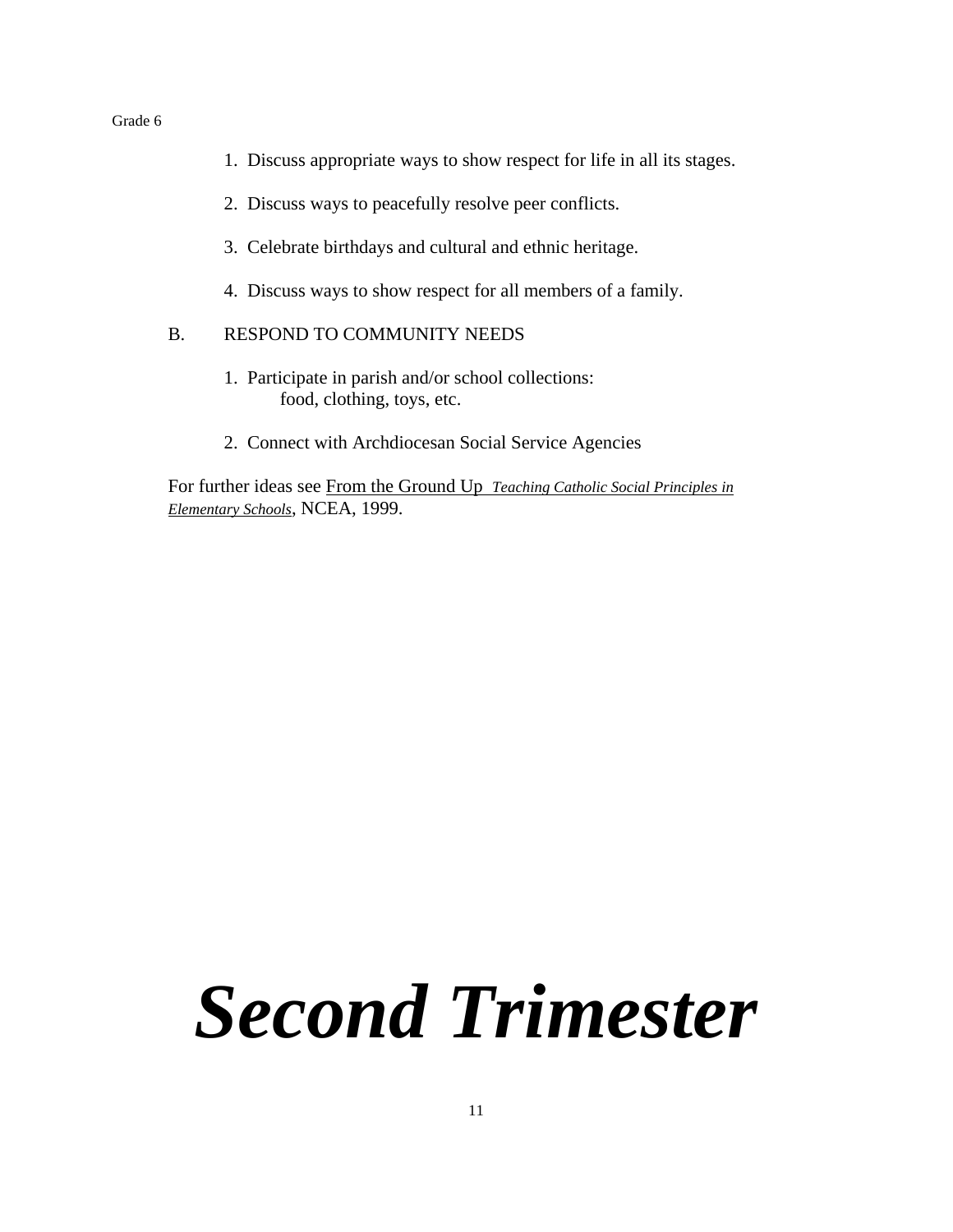## **I. OLD TESTAMENT**

## A. MAJOR EVENTS (continued)

## 1. God's Response

| a. Moses, Exodus, and the Covenant         |                             |
|--------------------------------------------|-----------------------------|
| 1) Early life                              | Ex.2                        |
| a) Oppression of Israelites                | Ex. $1:8-22$                |
| b) Love and care of Moses=                 | $Ex. 2:1-10$                |
| mother                                     |                             |
| 2) Leader of Israel                        |                             |
| a) God's call                              | Ex. $3:2-6$ , Sir. $45:1-5$ |
| b) God's plan for Moses                    | Ex. $3:7-10$                |
| c) Moses and Aaron before                  | Ex. $5, 6:28 - 7:7$         |
| Pharaoh                                    |                             |
| d) Conflict with Pharaoh                   | $Ex. 5 - 11$                |
| e) Passover Ritual                         | Ex. 12:1-29, Heb. 11:28     |
| Departure/Exodus from Egypt<br>f)          | Ex. 12:30-38                |
| g) Crossing of the Red Sea                 | Ex. 14:10-22                |
| h) God provides for his people             | Ex. 16:1-36                 |
| (the manna and quail)                      |                             |
| i) Meeting with God at Mt. Sinai           | Ex. 19                      |
| i) The Ten Commandments                    | $Ex. 20-23$                 |
| k) The Covenant is sealed                  | Ex. $24:1-11$               |
| 1) Forty Years Wandering                   |                             |
| in the Desert                              |                             |
| (1) The Tent of Meeting                    | Ex. 25:1-6; 40:1-5,34-38    |
| $(2)$ The Ark of the Covenant Ex. 25:10-16 |                             |
| m) Death of Moses                          | Dt. 34:5-7                  |

## B. MAJOR PERSONS AND EVENTS

- 1. Joshua
	- a. Successor to Moses  $Nm. 27:18-23, Sir. 46:1$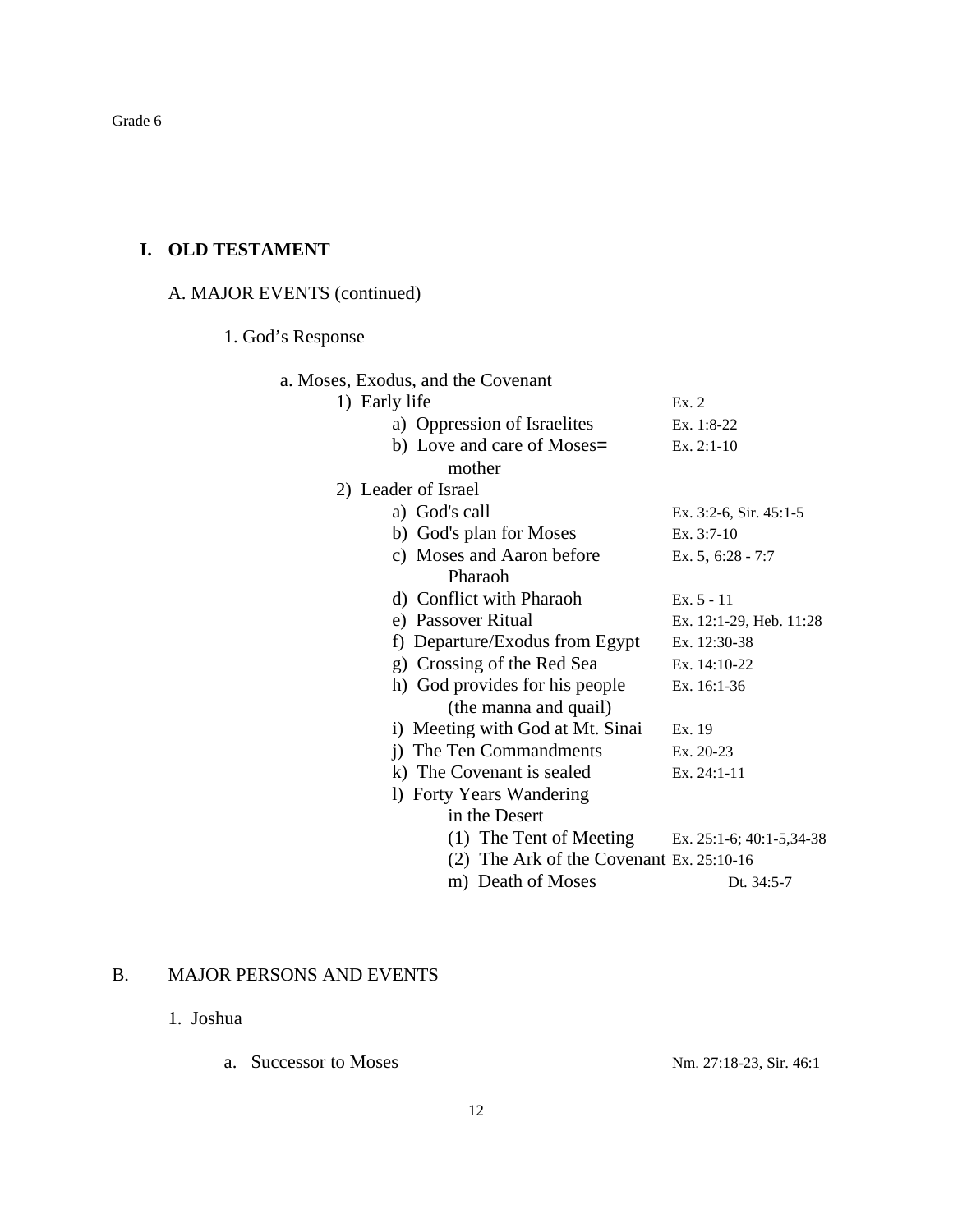laying on of hands

| b. Entered Promised Land (Canaan)                                                                                                                                                                                   | Jos. 1:1-5,12                                          |
|---------------------------------------------------------------------------------------------------------------------------------------------------------------------------------------------------------------------|--------------------------------------------------------|
| c. Unified the people                                                                                                                                                                                               | Jos. $1:10-18$                                         |
| d. Destroyed Jericho                                                                                                                                                                                                | Jos. 6:1-27                                            |
| e. Conquered Canaan                                                                                                                                                                                                 | Jos. 10-12                                             |
| f. Covenant at Shechem                                                                                                                                                                                              | Jos. 24:1-28                                           |
| g. Death                                                                                                                                                                                                            | Jos. 24:29-30                                          |
| h. Personal qualities<br>1) Courageous<br>2) Prophetic<br>3) Religious leader<br>2. Judges of Israel                                                                                                                | Nm. 14:6-10<br>Jos. 6:26-27<br>Jos. 2:7                |
|                                                                                                                                                                                                                     |                                                        |
| a. Characteristics of the era<br>1) No central authority<br>2) Spiritual decline<br>3) Pattern of lifestyles of<br><b>Israelites in Canaan</b><br>a) Infidelity<br>b) Punishment<br>c) Repentance<br>d) Deliverance | Jgs. 17:6, 21:25<br>Jgs. 2:16-18, 18:1-31              |
| b. The Judges                                                                                                                                                                                                       |                                                        |
| 1) Charismatic leaders<br>2) Ruled around 1250 B.C. to 1020 B.C.<br>3) Names                                                                                                                                        |                                                        |
| a) Deborah & Barak<br>b) Gideon<br>c) Samson<br>d) Samuel                                                                                                                                                           | Jgs. 4:4-9<br>Jgs. 6:11-40<br>Jgs. 15:20<br>1 Sm. 7:15 |
| c. Major Judges                                                                                                                                                                                                     |                                                        |

1) Deborah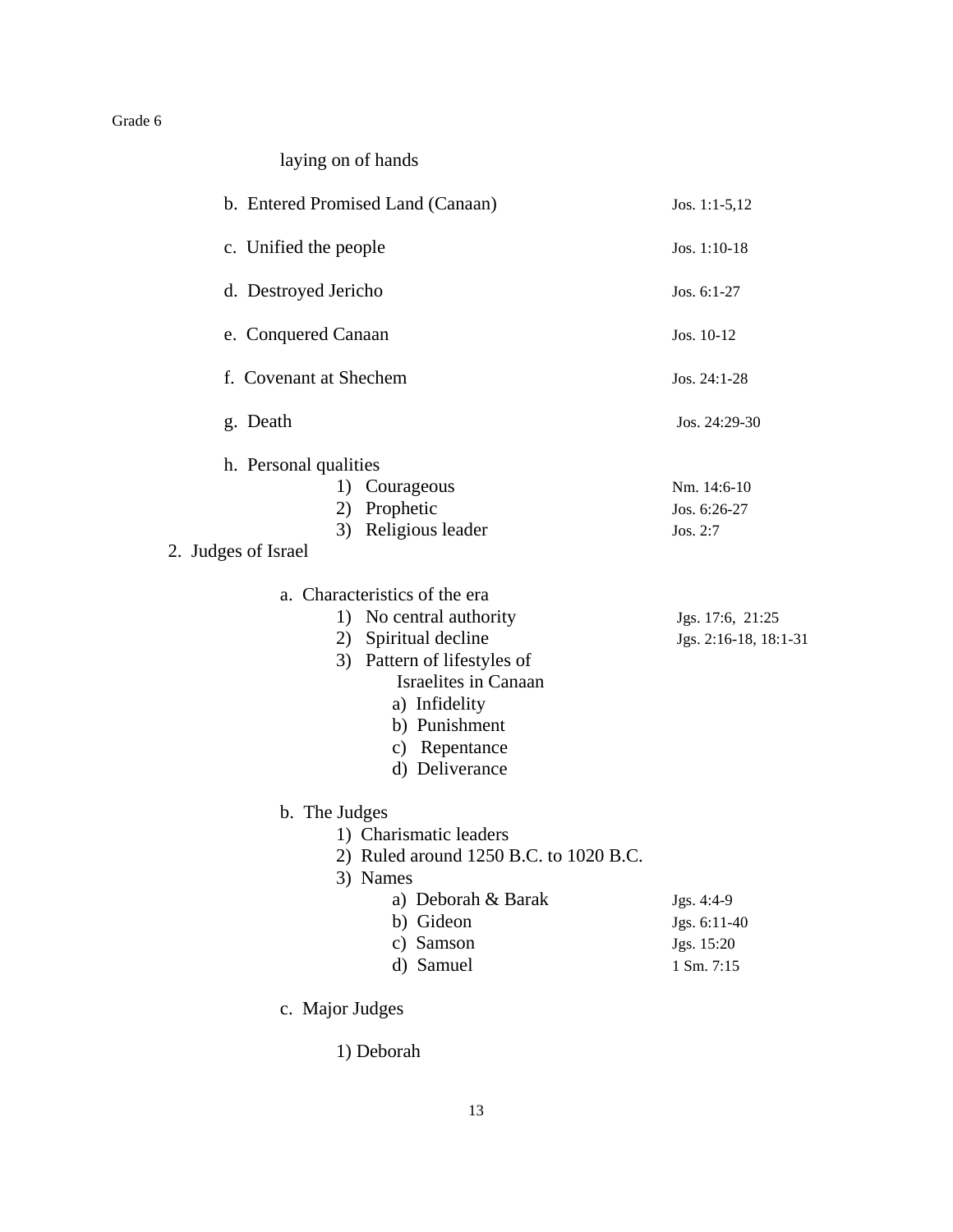| a) Prophetess and judge       | Jgs. 4:4-14               |
|-------------------------------|---------------------------|
| b) Song of triumph            | Jgs. 5:1-31               |
| c) Woman of trust             |                           |
| 2) Gideon                     | $Jgs. 6-8$                |
| a) Man of faith               | Heb. 11:32                |
| b) Defeated Midianites        | Jgs. 7-8:28               |
| 3) Samson                     |                           |
| a) Man of contrasts:          | Jgs. 15:1-18              |
| obedient-victorious/          |                           |
| disobedient-defeated;         |                           |
| physically strong/            |                           |
| morally weak                  | Jgs. 16:3-12              |
| b) Loss of strength           | Jgs. 16:4-31              |
| Samson and Delilah            |                           |
| c) Death of Samson            | Jgs. 16:23-31             |
| 4) Samuel                     |                           |
| a) Dedicated to God           | $1 \text{ Sm. } 1:11-22$  |
| b) Prophet, priest, and judge | 1 Sm. 3:20-21, Sir. 46:13 |
| c) Last and greatest judge    | 1 Sm. 3,4,7               |
| d) God's revelation to Samuel | 1 Sm. 3:7-18              |
| e) People demand a king       | 1 Sm. 8                   |
|                               |                           |

## 3. Kings of Israel

| ⊿ | Saul |
|---|------|
|---|------|

| 1) First king of Israel    | $1 \text{ Sm. } 9:1-2$   |
|----------------------------|--------------------------|
| 2) Anointed as ruler       | $1$ Sm. $10:1-16$        |
| 3) Battles the Philistines | $1 \text{ Sm.} 17:1-58$  |
| 4) Jealous of David        | $1 \text{ Sm. } 18:6-13$ |
| 5) Death of Saul           | $1 \text{ Sm. } 31:1-6$  |

## b. David

| 1) Early life      |                          |
|--------------------|--------------------------|
| a) Son of Jesse    | Ruth $4:17$              |
| b) Chosen by God,  | 1 Sm. 16:1-13, Sir. 47:2 |
| Anointed by Samuel |                          |
|                    |                          |

| 2) Life under Saul     |                           |
|------------------------|---------------------------|
| a) Harpist             | $1 \text{ Sm. } 16:14-23$ |
| b) Kills Goliath       | 1 Sm. 17:4-49, Sir. 47:4  |
| c) Subdues Philistines | $1 \text{ Sm. } 17:32-54$ |
| 3) King of Israel      |                           |

14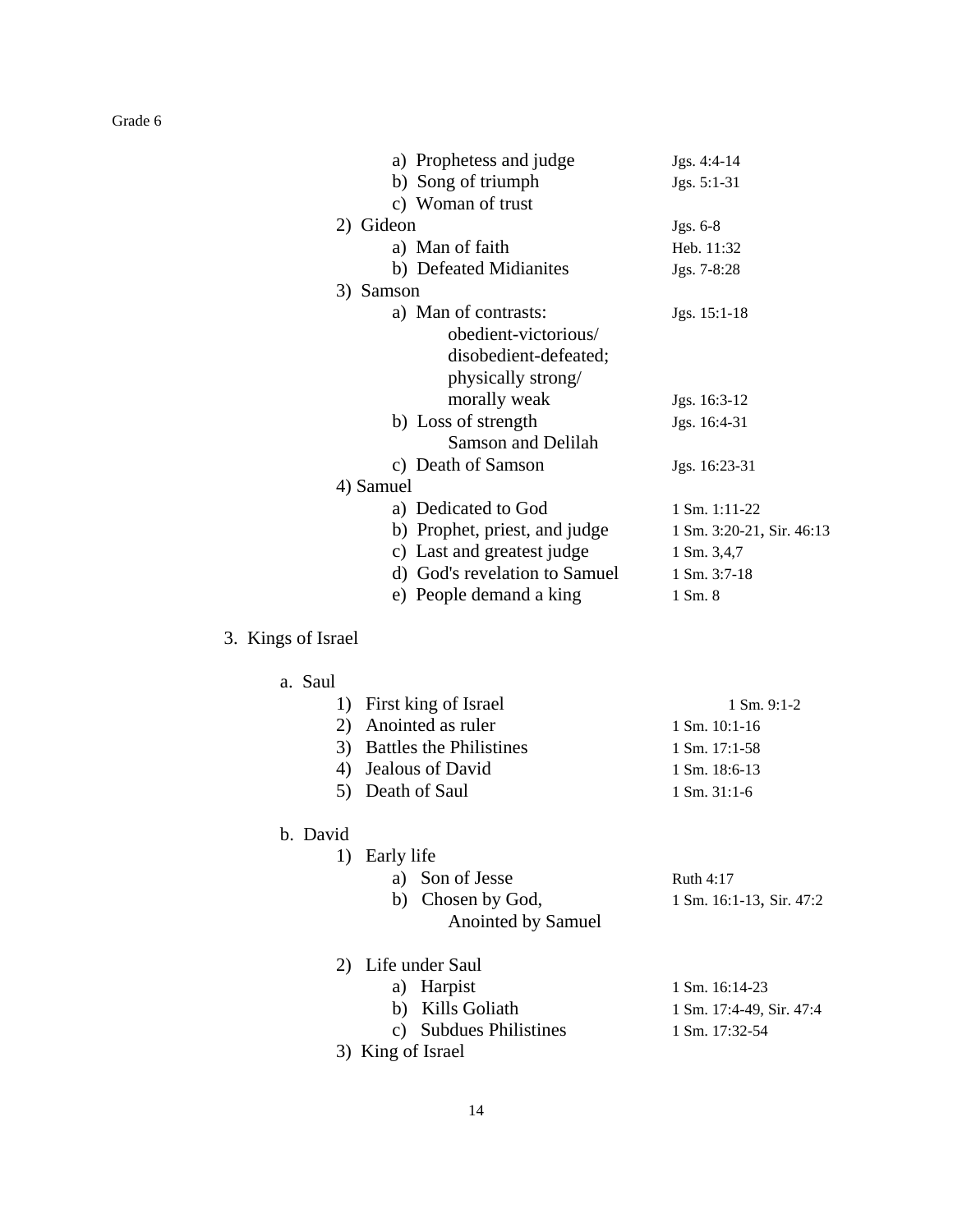| a) Anointed king                  | 2 Sm. 5:1-5              |
|-----------------------------------|--------------------------|
| b) Strengthens kingdom            | 2 Sm. 5:11-16            |
| c) Organizes worship              | 1Chr. 15:1-29            |
| d) Blesses people                 | 2 Sm. 6:17-19            |
| e) Receives eternal               | 2 Sm. 7:1-19             |
| covenant                          |                          |
| f) Subdues many nations           | 2 Sm. 8:1-18, 10:1-9     |
| g) Commits adultery and           | 2 Sm. 11:1-27, 12:1-15   |
| is rebuked by Nathan              |                          |
| h) Repents                        | Ps. 32:1-11, Ps. 51:1-19 |
| i) Secures Solomon's              | 1 Kgs. 1:5-53            |
| succession                        |                          |
| j) Reigns for forty years         | 1 Kgs. 2:11              |
| k) Steadfastly loyal              | 1 Mc. 2:57               |
| to God                            |                          |
| 4) David's spiritual significance |                          |
| a) Prophet                        | Acts 2:29-30             |
| b) Musician                       | 2 Sm. 23:1               |
| c) From his family the            | Mk. 11:10, Acts 15:16    |
| Savior would come.                |                          |
| ASon of David@ - Jesus Christ     |                          |
| d) Faith                          | Heb. 11:32-33            |
| e) Covenant                       | 2 Sm. 7:4-17             |
| c. Solomon                        |                          |
| 1) Life                           |                          |
| a) David and Bathsheba's son      | 2 Sm. 12:24, Sir. 47:12  |
| b) Significance of name           | 1 Chr. 22:9              |
| c) Anointed by Nathan             | 1 Kgs. 1:33-34           |
| d) Received instruction           |                          |
| from David                        | 1 Kgs. 2:1-10            |
| e) Prayer for wisdom              | 1 Kgs. 3:1-15            |
| f) Organized kingdom              | 1 Kgs. 4:1-28            |
| g) Built temple                   | 1 Kgs. 5-6               |
| h) Dedicated temple               | 1 Kgs. 8:22-66           |

| i) Falls into polygamy | 1 Kgs. 11:1-3, Sir. 47:19 |
|------------------------|---------------------------|
| and idolatry           |                           |

2) Solomon's strengths

| a) Chose an understanding heart | 1 Kgs. 3:5-9   |
|---------------------------------|----------------|
| b) Exhibited sound judgment     | 1 Kgs. 3:16-28 |
|                                 |                |

- c) Excelled in wisdom 1 Kgs. 4:29-34
- d) Great writer 1 Kgs. 4:32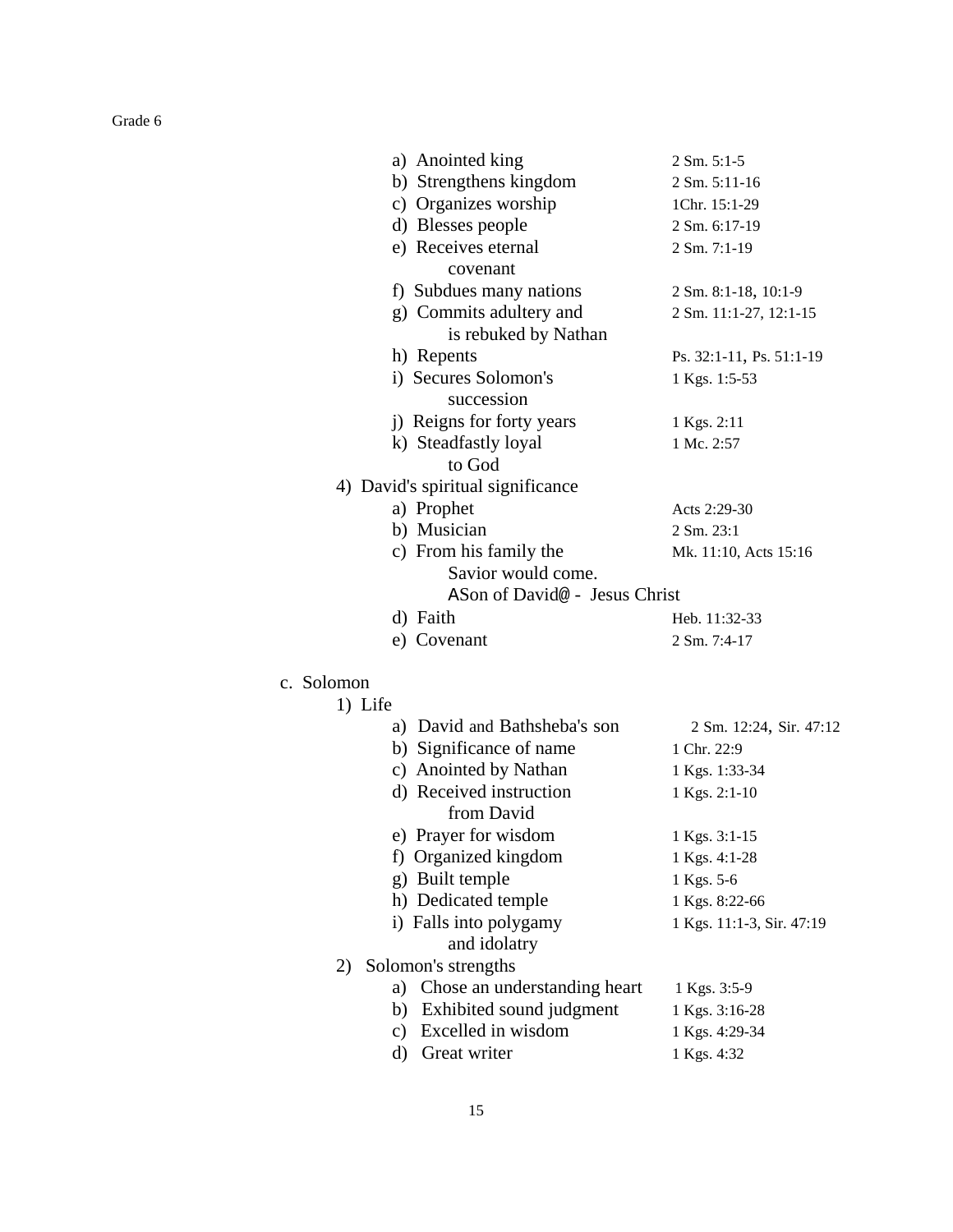|     |           | e) Reigned without war<br>3) Solomon's weaknesses<br>a) Love of luxury<br>b) Married pagans<br>c) Idolatry<br>d) Actions divided nation<br>4) Solomon's death                                                                                   | Sir. 47:12<br>Eccl. 2:1-11<br>1 Kgs. 11:1-3<br>1 Kgs. 11:4-8<br>Sir. 47:21<br>1 Kgs. 11:41-43 |
|-----|-----------|-------------------------------------------------------------------------------------------------------------------------------------------------------------------------------------------------------------------------------------------------|-----------------------------------------------------------------------------------------------|
| II. |           | LITURGICAL YEAR                                                                                                                                                                                                                                 | $(1163-73, 1194)$                                                                             |
|     | A.        | <b>CHRISTMAS</b>                                                                                                                                                                                                                                |                                                                                               |
|     |           | 1. Liturgical color is white for joy, glory, innocence                                                                                                                                                                                          |                                                                                               |
|     |           | 2. The Birth of Jesus Christ                                                                                                                                                                                                                    | Mt. 1:18 - 2:23                                                                               |
|     | <b>B.</b> | <b>LENT</b>                                                                                                                                                                                                                                     |                                                                                               |
|     |           | 1. Time of preparation for Easter, forty days                                                                                                                                                                                                   |                                                                                               |
|     |           | 2. From Ash Wednesday to the Mass of the Lord=s Supper on Holy Thursday                                                                                                                                                                         |                                                                                               |
|     |           | 3. Liturgical color is purple for penance, repentance                                                                                                                                                                                           |                                                                                               |
|     |           | C. HOLY WEEK                                                                                                                                                                                                                                    |                                                                                               |
|     |           | 1. Palm Sunday                                                                                                                                                                                                                                  | Jn. 12:12-19                                                                                  |
|     |           | Triduum<br>2.                                                                                                                                                                                                                                   |                                                                                               |
|     |           | a. Holy Thursday:<br>Mass of the Lord=s Supper<br>b. Good Friday: Liturgical color is red<br>for the blood of Jesus shed for us.<br>Celebration of the Lord=s Passion<br>1) Part 1: Liturgy of the Word<br><b>Special General Intercessions</b> | Mt. 26:26-35<br>Mk. 14:22-31, Lk. 22:14-23<br>Mt. 27, Mk. 15, Lk. 23                          |

- 2) Part 2: Veneration of the Cross
- 3) Part 3: Holy Communion
- c. Holy Saturday: Easter Vigil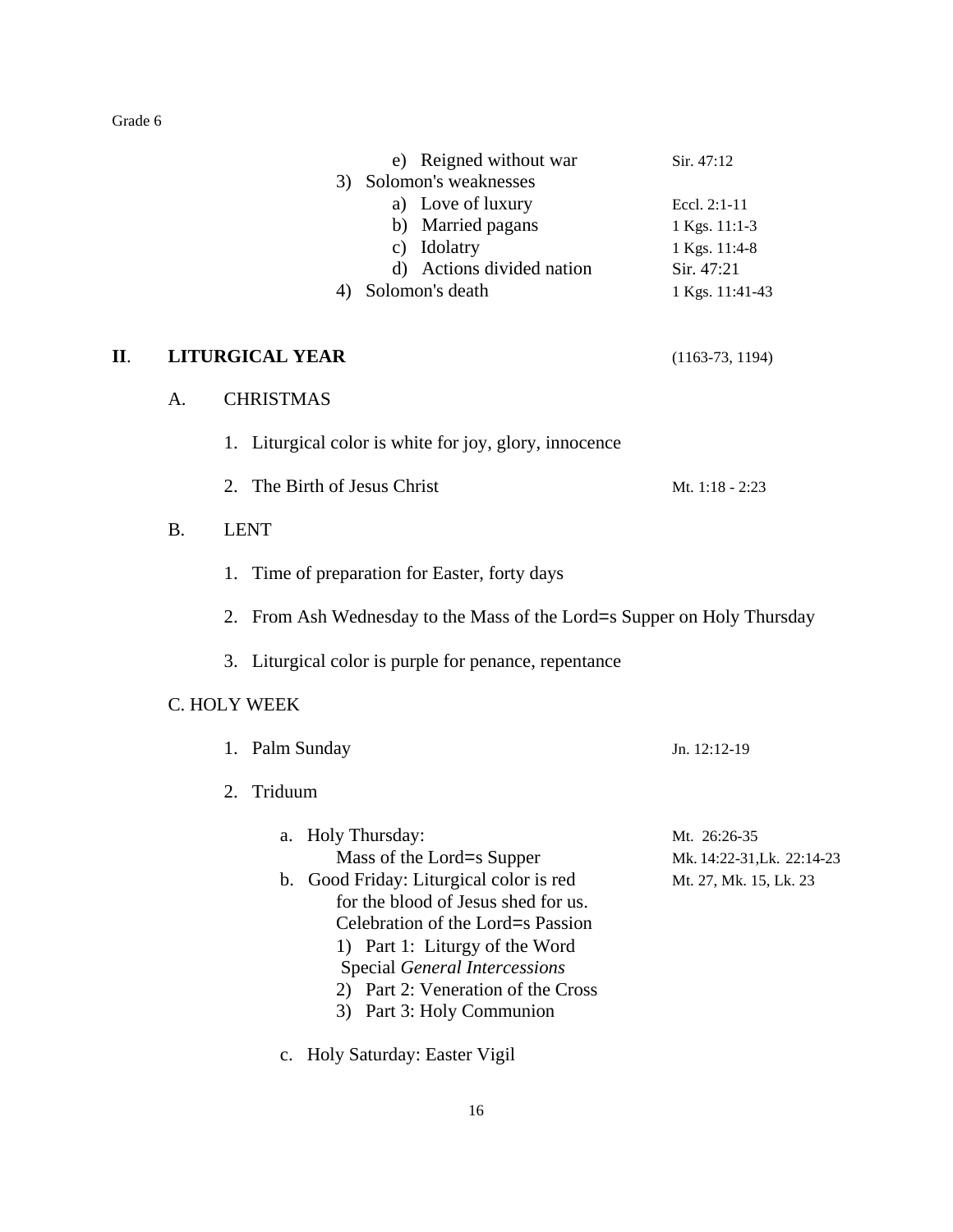- 1) Part 1: The Service of Light
- 2) Part 2: Liturgy of the Word
	- Nine readings are provided for this special Vigil
- 3) Part 3: Liturgy of Baptism
- 4) Part 4: Liturgy of the Eucharist
- d. Easter

#### D. SAINTS AND HOLY PEOPLE (1173)

#### **November 30: Feast of St. Andrew, Apostle**

St. Andrew was one of the Twelve Apostles and the brother of St. Peter. In the Gospel of Matthew, Jesus sees Andrew and Peter (called Simon) fishing and calls out to them, "Come after me, and I will make you fishers of men" (Matthew 4:18-20). In the Gospels of John, we are told that Andrew was a disciple of John the Baptist. When John pointed to Jesus and said, "Behold the Lamb of God," Andrew left John to follow Jesus (John 1:35-40). However, we know very little about his life in the early Church. It is commonly believed that he preached the Gospels in Greece and Turkey and was crucified at Patras. The Christmas Anticipation Prayer begins on the Feast of Saint Andrew.

#### **December 3: St. Francis Xavier**

St. Francis Xavier was born in Spain in 1506. A student of St. Ignatius Loyola, he and St. Ignatius co-founded the Society of Jesus, known as the Jesuits, in 1534. They desired to send out missionaries all over the world. St. Francis spent much of the rest of his life founding missions in Asia, especially in India. His work throughout India, Japan and Malaysia was very hard since he lived amongst the poor and ministered to the sick. He died on an island near Hong Kong in 1552.

#### **December 26: St. Stephen, First Martyr**

Stephen, Protomartyr (New Testament), was a Jew raised beyond the area of Palestine. His life was influenced by Greek culture. His name in Greek means "crown." Stephen was one of the seven men designed for special tasks in the Acts of the Apostles. (Acts 6:1-6) Like Jesus, the deacon Stephen was accused of blasphemy. This young deacon delivered an eloquent speech in defense of Christian beliefs. As a result, he angered the Jews. He was condemned to death by stoning. St. Stephen is the first martyr recorded in the New Testament.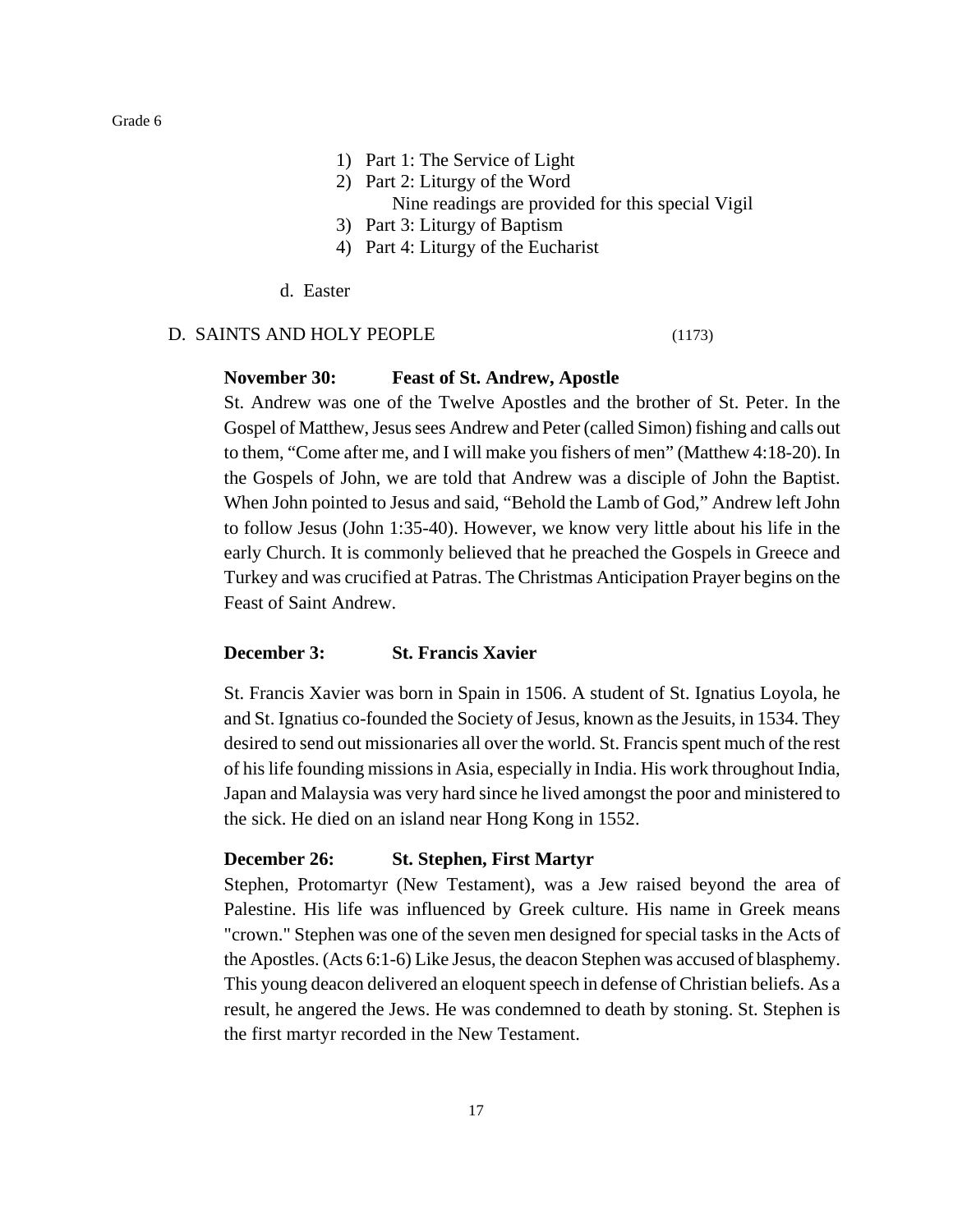#### **January 4: St. Elizabeth Ann Seton**

Elizabeth Ann Bayley was born in 1774 in New York. She was raised in the Episcopal Church, and after her mother died she was influenced greatly by the charitable works of her step-mother. When she was 19, she married a wealthy businessman named William Seton. They had five children. Inspired by St. Vincent de Paul, she founded a ladies group committed to charity towards the poor. When her husband became sick in 1803, they traveled to Italy to see doctors. After his death, she became a Catholic in 1805 because of the influence of the Italian family with whom she stayed. Elizabeth Ann Seton opened a school in Baltimore, the first Catholic school in America, and started a community of sisters called the Sisters of Charity. She died in 1821 and was canonized in 1975. She was the first native-born North American to be raised to sainthood.

#### **January 5: St. John Neumann**

Born in Bohemia on March 20, 1811, John dedicated his life to missionary work in the United States especially in Ohio, Pennsylvania, and Maryland. He was ordained a priest in New York in 1836 and first worked with German immigrants near Niagara Falls. As a priest and later as a bishop, he worked tirelessly to educate the members of the Church. He became Bishop of Philadelphia in 1853. He increased the number of parochial schools in Philadelphia, founding the first Catholic diocesan school system in the US. He also instituted the Forty Hours Devotion, and constructed a cathedral. Bishop Neumann died on January 5, 1860, at the age of 48 when he collapsed from a sudden stroke. He was beatified in 1963, and canonized by Pope Paul VI in June 1977.

#### **III. MARY**

#### A. DAYS IN HONOR OF MARY (1172)

#### **December 8 Solemnity of the Immaculate Conception**

Under the title of the Immaculate Conception, Mary is revered as the patroness of the United States and of the Archdiocese of Philadelphia. In 1854, Pope Pius IX declared: AFrom the first moment of her conception, the Most Blessed Virgin Mary, by a unique grace and privilege of God and in view of the merits of Jesus Christ, the Savior of the human race, was preserved from all stain of Original Sin.@ (CCC #490- 91)

#### **December 12 Feast of Our Lady of Guadalupe**

Our Lady appeared to Juan Diego, a poor Mexican Indian, on December 9, 1531.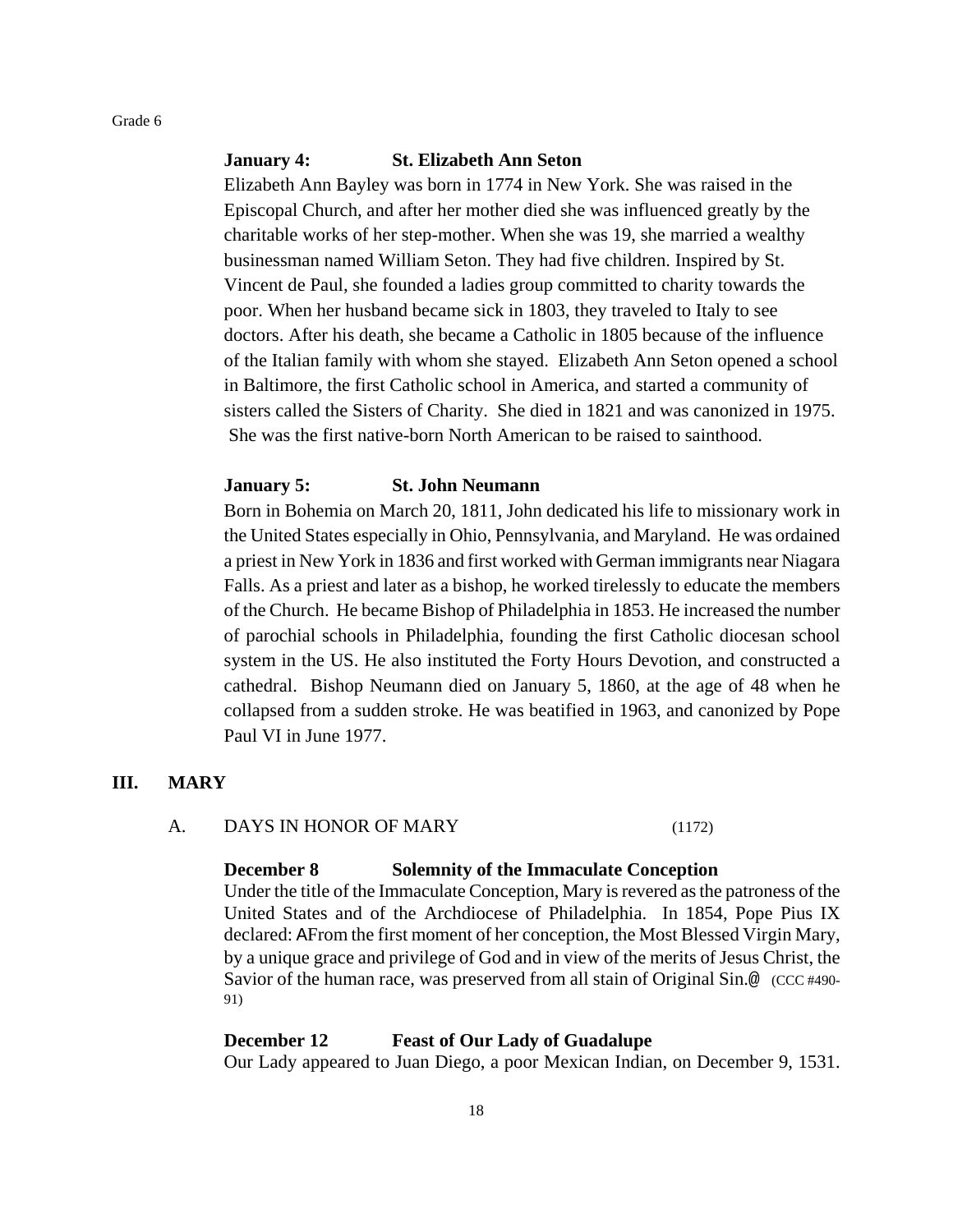Mary told Juan to build a Church. Juan went to the Bishop to tell him the Lady=s request. The bishop did not believe him. Three days later, when Juan again went to the bishop and opened his cloak to give to the Bishop roses which the Lady had arranged in Juan=s cloak, there was a picture of Mary on his cloak. The Bishop believed and built a church in honor of Mary. We honor Our Lady of Guadalupe because we recognize her concern for all people especially the suffering and the poor. December 9 is the feast of Saint Juan Diego. She is the patroness of the Americas.

#### **January 1 Solemnity of Mary, Mother of God**

This feast of Mary is considered to be one of the oldest and most important feasts of Our Lady. In 431, the Council of Ephesus met to correct false teachings about Christ's divinity. The Council affirmed that Jesus is true God and true man. Since Mary is the Mother of Jesus, who is the Second Person of the Blessed Trinity, she can truly be called the Mother of God. Devotion to Mary as the Mother of God continued to spread from this time to the present.

#### **February 2: Purification of Mary/Presentation of the Lord**

Mary and Joseph presented the newborn Jesus at the Temple, according to Jewish law, forty days after his birth. They sacrificed a pair of turtledoves, according to the custom of the poor. At the temple, they met Simeon, a man whom God had promised would not die until he saw the Savior. Upon seeing Jesus, Simeon prayed, "Lord, now let your servant go in peace; your word has been fulfilled" (Luke 2:29). Simeon also prophesied to Mary, "A sword will pierce your soul, that the thoughts of many hearts may be revealed" (Luke 2:34-35). The presentation of Jesus in the temple is the Fourth Joyful Mystery of the Rosary.

#### **February 11 Memorial of Our Lady of Lourdes**

Mary appeared to a fourteen year old girl named Bernadette Soubirous on February 11, 1858 in Lourdes, France. Our Lady appeared dressed in white with a blue sash, yellow roses at her feet and a rosary in her hand. Mary appeared eighteen times to Bernadette. The Lady told her many things among them that, although Bernadette would not find happiness in this life, she would find it in Heaven. She told her to pray for sinners and to do penance. The Blessed Mother told Bernadette to have a chapel built at the site where she appeared and that processions were to be held. When Bernadette asked the Lady what her name was, she said, AI am the Immaculate Conception.@ Through Bernadette, the Blessed Mother called sinners to a change in heart, to reach out and care for the sick, the poor, and those who had lost hope. Each year millions of people make their way through the mountainous country of southeastern France to the shrine at Lourdes. They come to ask Jesus through the intercession of his Mother for a cure of their body or soul.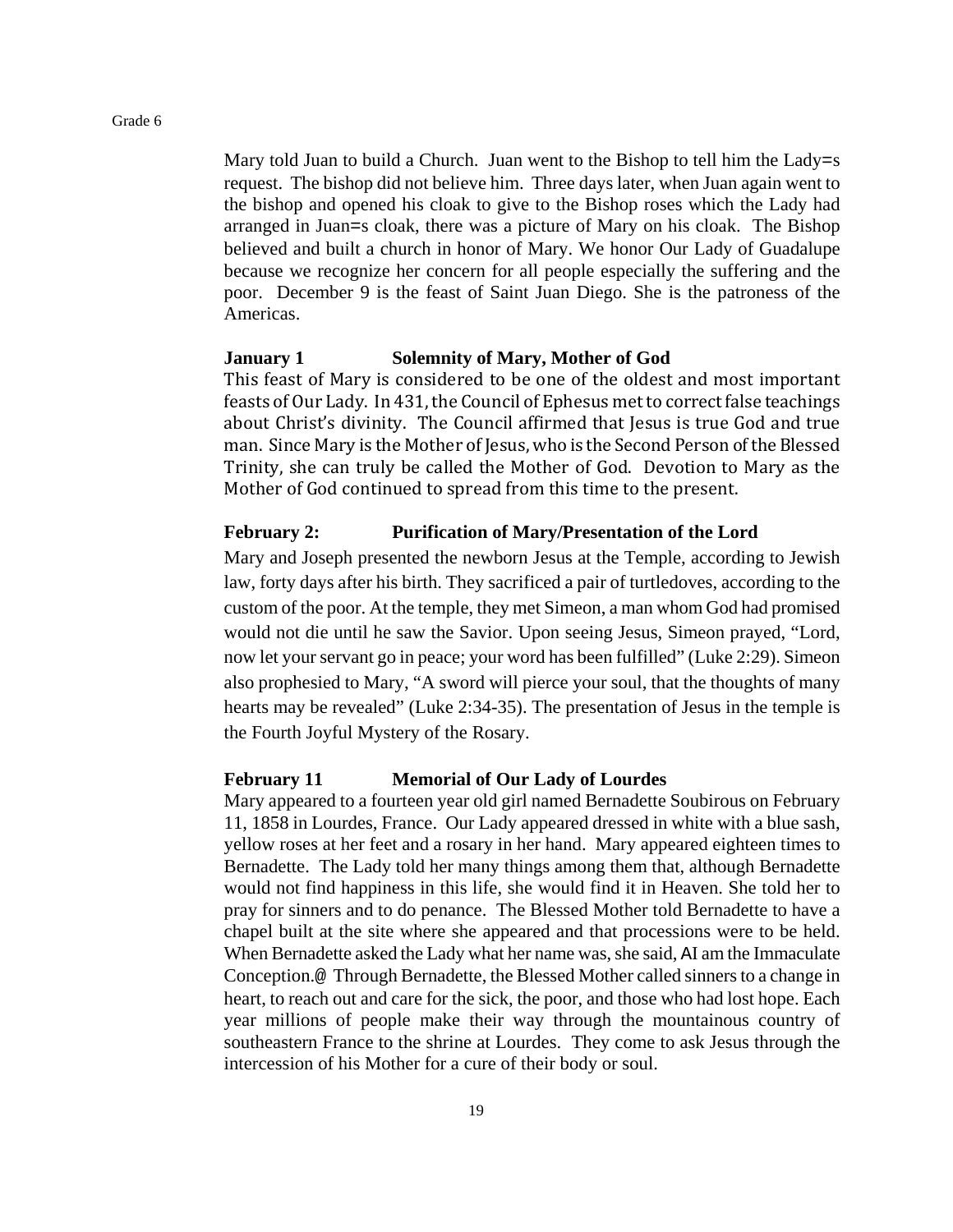#### B. PRAYERS

- 1. The *Hail Mary*
- 2. The *Hail Holy Queen*
- 3. The *Rosary*
- 4. The *Memorare*
- 5. The *Angelus / Regina Coeli*
- 6. The *Magnificat*

## C. BIBLICAL PLACES AND MARY

- 1. Ain-Karim
	- a. Church of the Visitation
	- b. Church of the Birth of St. John the Baptist
- 2. Bethlehem
- 3. Jerusalem

#### **IV. PRAYER**

| <b>DEFINITION</b>           | Mt. 7:7-11 (2590-91,<br>2594-96) |
|-----------------------------|----------------------------------|
| <b>KINDS</b>                |                                  |
| 1. Communal                 | Lk. 11:39,41-42                  |
| a. Sacramental celebrations | Lk. 22:40-46                     |
|                             |                                  |

b. Liturgy of the Hours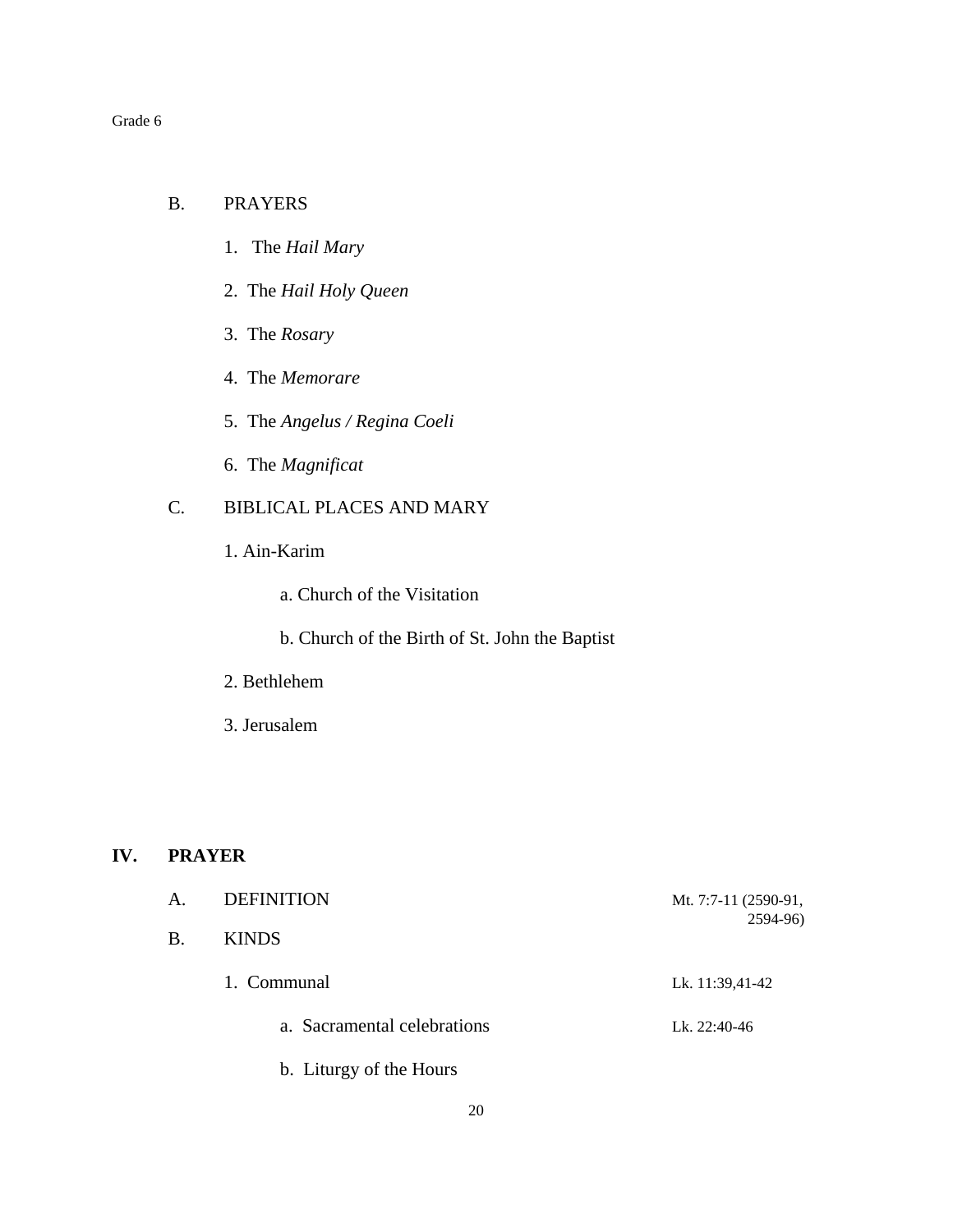| 1) Purpose | (1174) |
|------------|--------|
| 2) Content | (1176) |

#### 2. Private, personal Ps. 51, Mk. 6:46

#### a. Devotions Ps. 121

- 1) Worship of the Eucharist Outside of Mass
	- a) Visits to the Blessed Sacrament
	- b) Benediction
	- c) Forty Hours
- 2) The Stations of the Cross
- 3) The Rosary
- 4) Novenas
- b. Other Forms (See pages 29-36)
	- 1) Shared Prayer
	- 2) Guided Meditation
	- 3) Journal Keeping

### **V. SOCIAL JUSTICE**

*The Church's social teaching is a rich treasure of wisdom about building a just society and living lives of holiness amidst the challenges of modern society.... In this time of widespread violence and diminished respect for human life and dignity in our country and around the world, the Gospel of life and the biblical call to justice need to be proclaimed and shared with new clarity, urgency, and energy.@ Sharing* Catholic Social Teaching *Challenges and Directions*, USCC, 1998, p. 4

#### *Major Themes***:**

### **Dignity of Work and the Rights of Workers**

**Solidarity of the Human Family**

#### **Care for God's Creation**

- A. AWARENESS OF THOSE WHO SUFFER
	- 1. Participate in Lenten parish / school programs.
	- 2. Discuss the ways injustice among human families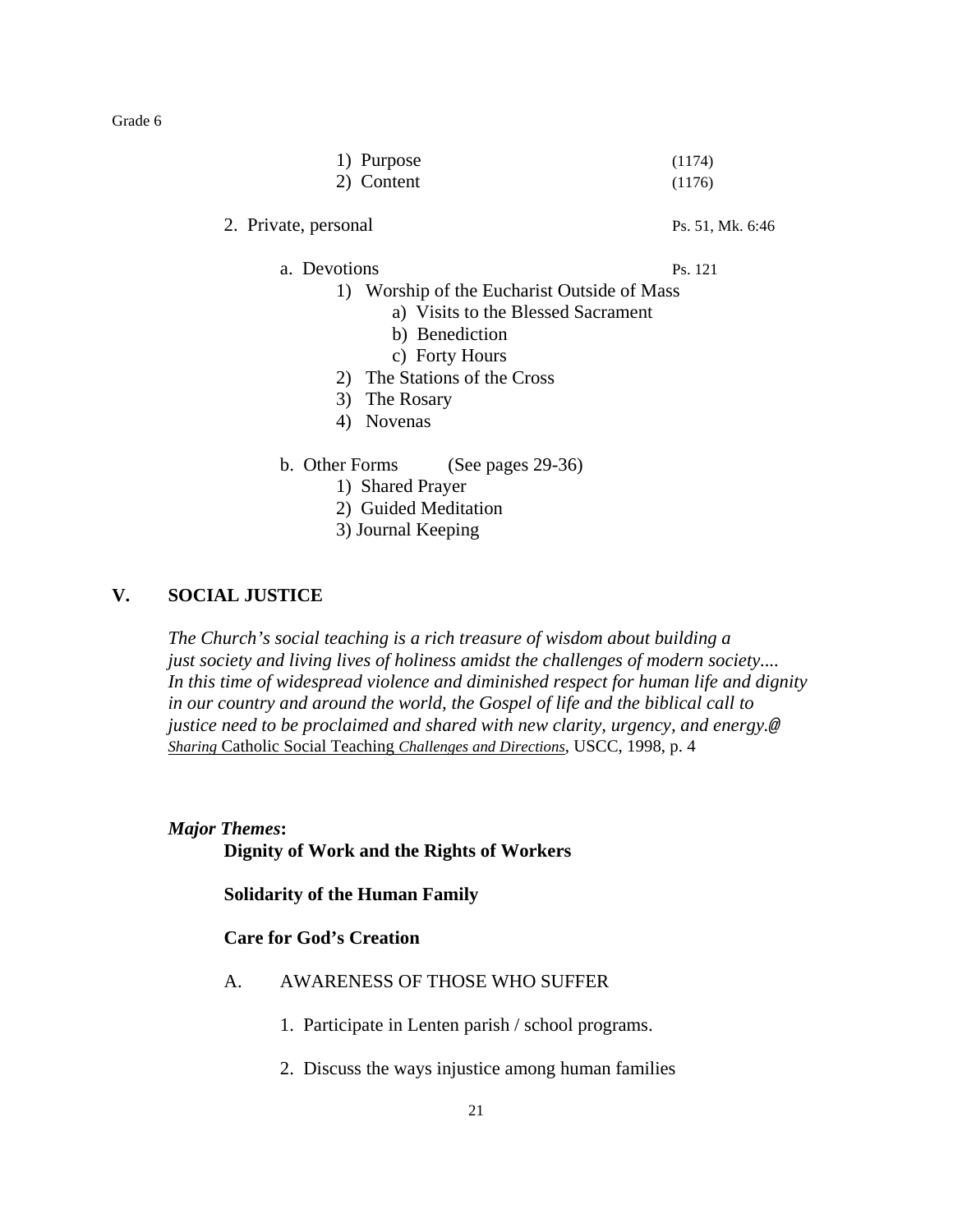hurts everyone.

3. Discuss the problems people from other cultures face as compared to the ones they face.

#### B. AWARENESS OF THE IMPORTANCE OF WORK

- 1. Discuss laws and organizations that help create safe working conditions.
- 2. Discuss purposes of boycotting companies and products.
- 3. Determine ways students can become better stewards of God=s earth.

# *Third Trimester*

#### **I. OLD TESTAMENT**

#### A. MAJOR PERSONS AND EVENTS

1. Important Queens

a. Esther Est. 2:15-18, 4C:12-30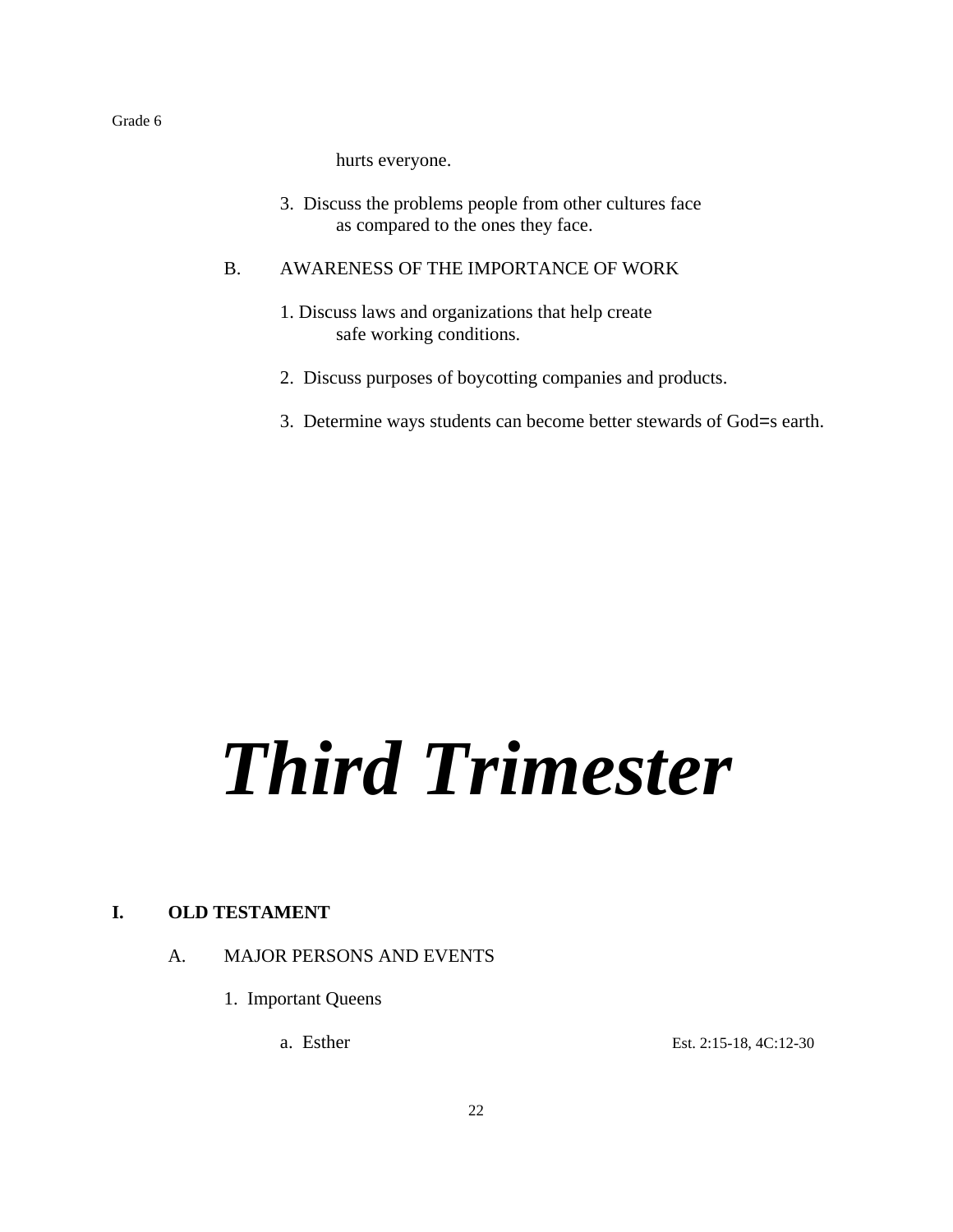**II.** 

|    | b. Queen of Sheba                            | 1Kgs. 10, 2 Chr. 9          |
|----|----------------------------------------------|-----------------------------|
|    | 2. Prophets                                  |                             |
|    | a. Definition<br>Spokesperson for God        | (64, 218)                   |
|    | b. Divisions                                 |                             |
|    | 1) Major prophets                            |                             |
|    | a) Isaiah,                                   | Is. 7:14; 9:5-6;11:1-5;     |
|    | Prophet of the Messiah                       | 29:18-21                    |
|    | b) Jeremiah,                                 | Jer. 1:4-10;18:1-6,31:31-34 |
|    | Prophet of the New Covenant                  |                             |
|    | c) Ezekiel,                                  | Ez. 36, 37                  |
|    | Prophet in Babylon During the Exile          |                             |
|    | 2) Minor prophets                            |                             |
|    | a) Amos                                      | Am. 2:6-8,13-16; 3:1-2;     |
|    | Prophet of Social Justice                    | $5:21-24$                   |
|    | b) Hosea,                                    | Hos. 2:14-17, 19-23;        |
|    | Prophet of the Faithful God                  | $11:1-4$ , $8-11$           |
|    | c) Micah,<br>Prophet of Social Justice       | Mi. 2:1-13; 4:1-12; 5:1;6:8 |
|    | 3. Biblical Women                            |                             |
|    | a. Ruth and Naomi<br>Devoted daughter-in-law | Ruth 1:16                   |
|    | b. Tamar<br>Life preserved                   | Gn. 38:25, Ru 4:12          |
|    | c. Rahab<br>Proclaimed power of God          | Jos. 2, 6:20-25             |
|    | d. Hannah<br>Dedicated son to God            | 1 Sm. 1-2:11, 18-21         |
| П. | <b>CHRIST FULFILLS THE OLD TESTAMENT</b>     |                             |
|    | <b>JOHN THE BAPTIST</b><br>A.                | Lk. 3:1-22, (719)           |

Bridge between the Old and New Testament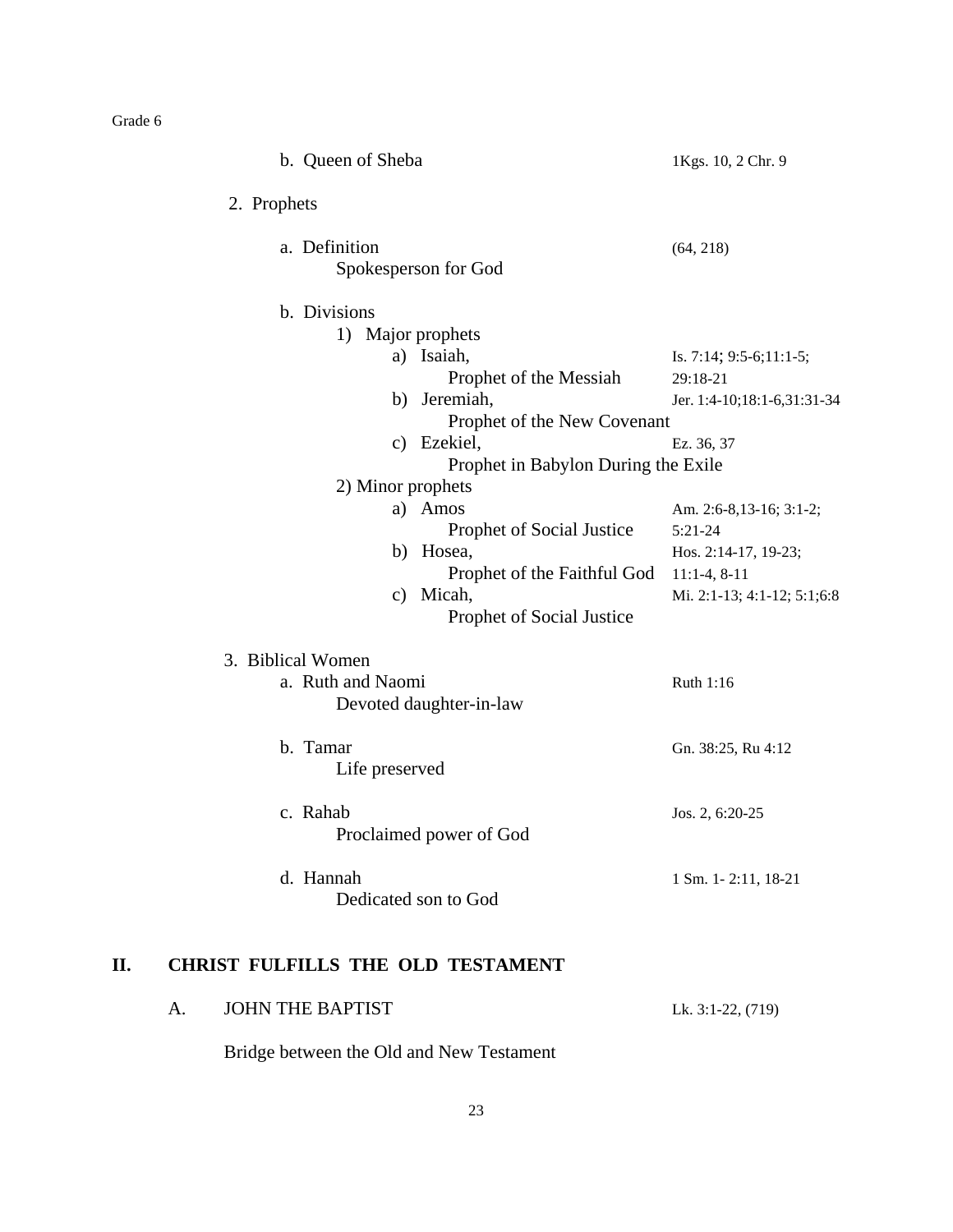| <b>B.</b> | <b>JESUS CHRIST</b> |
|-----------|---------------------|

|      |    | <b>Fulfillment of Old Testament Promises</b>                                                     | Mt. 1:1-17                                                |
|------|----|--------------------------------------------------------------------------------------------------|-----------------------------------------------------------|
|      |    | 1. Incarnation                                                                                   | Lk. 1:26-38, (464, 470)                                   |
|      |    | 2. Baptism and Public Life                                                                       | Mk. 1:1-11, Lk. 4:16-21,<br>$(535-36, 556-565)$           |
|      |    | 3. Redemption accomplished by Passion,<br>Death, and Resurrection                                | Mk. 15:39, Jn. 20:11-18<br>(619, 623)                     |
|      |    | 4. Established Church and ascended to<br>his Father                                              | Acts 1:1-11; 2:1-12,<br>$(659-72)$                        |
| III. |    | <b>LITURGICAL YEAR</b>                                                                           | $(1168-71)$                                               |
|      | A. | <b>EASTER SEASON</b>                                                                             | $(1168-69)$                                               |
|      |    | Sunset of Easter Sunday to sunset of the Solemnity of Pentecost                                  |                                                           |
|      |    | 1. Easter Sunday: liturgical color is white<br>for glory, joy, innocence                         | Mt. 28:1-15, Mk. 16:1-8,<br>Lk. 24:1-12, Jn. 20:1-10      |
|      |    | 2. Ascension Thursday: liturgical color is white<br>Marks the end of Jesus = earthly appearances | Mt. 28:16-20<br>Mk. 16:19-20<br>Lk. 24:50-53, Acts 1:6-12 |
|      |    | 3. Pentecost: liturgical color is red<br>for the Holy Spirit                                     | Acts 2:1-4                                                |
|      |    | a. Fifty days after Easter                                                                       |                                                           |
|      |    | b. The birthday of the Church                                                                    |                                                           |

## B. OTHER CELEBRATIONS

- 1. Trinity Sunday Sunday after Pentecost
- 2. Corpus Christi (Body and Blood of Christ) Sunday after Trinity Sunday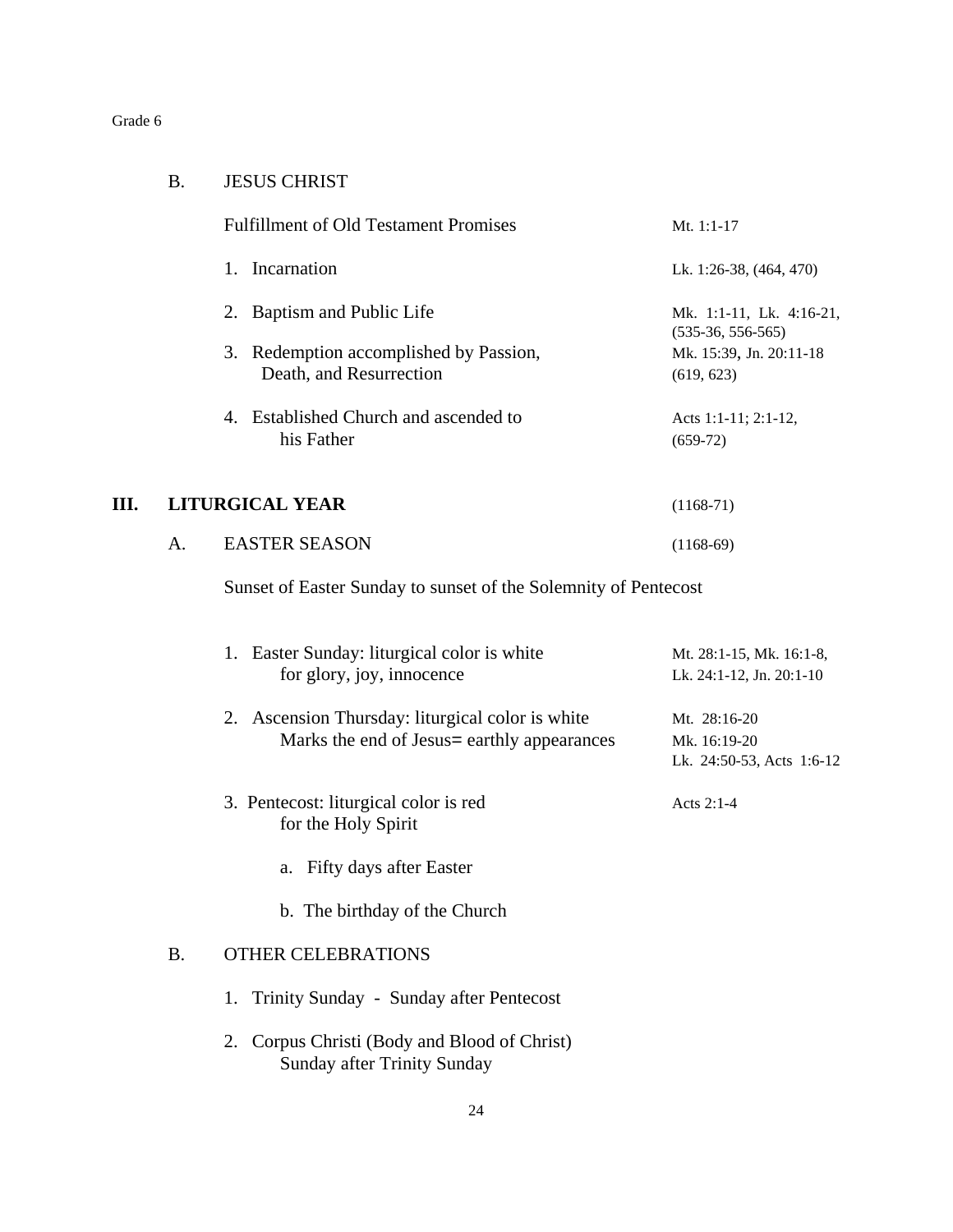- 3. Solemnity of the Sacred Heart Friday after the Second Sunday after Pentecost
- C. ORDINARY TIME: liturgical color is green for hope, growth, life
- D. SAINTS AND HOLY PEOPLE

#### **July 22: St. Mary Magdalene**

Mary Magdalene was one of the disciples of Jesus and appears in all four Gospels. Luke tells us that Jesus had cured Mary Magdalene of a disease. She followed Him and the Twelve Apostles as they traveled around Judea. However, her most important role was that of a witness to Jesus' death and resurrection. Together with Mary, the mother of James, she was there when Jesus was buried by Joseph of Aramathea. Mary Magdalene, along with other women, discovered the empty tomb. Most importantly, Jesus appeared to Mary Magdalene first after His resurrection. It is she who tells the Apostles the Good News. Although we do not know what happened to her, it is clear from the Gospels that she played an important role as a disciple of Jesus.

#### **July 26: Ss. Anne and Joachim**

Tradition tells us that Anne and Joachim were the parents of Mary. Although never mentioned by name in any of the gospels, many legends tell the story of how Anne and Joachim were childless for many years. After prayer and penance, an angel appeared and promised them a child. In return, they promised to dedicate this child to God. Although we may never know any historical facts about Anne and Joachim, we know that Mary was raised to be pure, full of grace, and a dedicated mother and wife. Her parents must have given her a strong example of love and faith, and it is for this reason that we know they are worthy of honor of being called the patron saints of mothers and fathers.

#### **August 30: St. Jeanne Jugan**

Sometimes called Sister Mary of the Cross, St. Jeanne Jugan was a French nun and founder of the Little Sisters of the Poor. She grew up during the French Revolution, a time when the Catholic faith was outlawed. Her mother secretly instructed her children in the catechism and Jeanne became a maid in the house of a devout Christian noble-woman. In 1817, Jeanne entered the Third Order of St. John Eudes as a laywoman. She worked as a nurse and again as a servant, always joyful and humble in the face of menial work. In 1839, Jeanne took in an elderly blind woman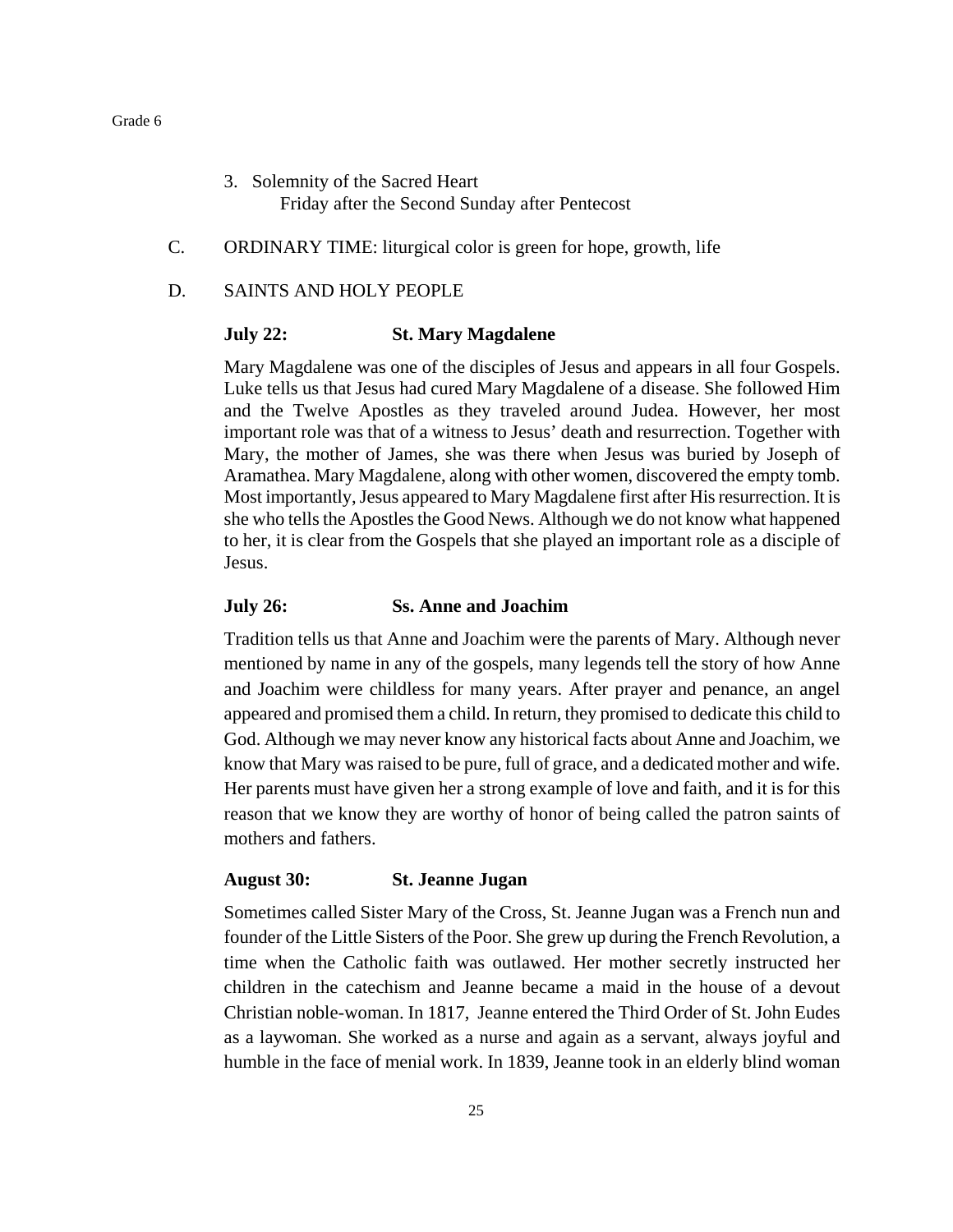and cared for her in her own home. By 1841, she had taken in so many elderly people that she needed to rent space in a nearby convent. This was the beginning of the Little Sisters of the Poor, dedicated to caring for abandoned elderly women. St. Jeanne went door to door and begged for money and food to give to these women. Although a priest refused to allow St. Jeanne to head up the order, a later investigation revealed her role in founding the community. Soon, more communities were founded throughout France. At the time of her death in 1879, there were 2,500 Little Sisters in Europe and North America.

#### **IV. MARY**

#### A. DAYS IN HONOR OF MARY

#### **March 25 Solemnity of the Annunciation**

The Annunciation is the feast commemorating the appearance of the Angel Gabriel to Mary. The angel told her that she had been chosen to be the Mother of Jesus Christ, the Son of the Most High God. Mary, through the power of the Holy Spirit, became the Mother of Jesus.

#### **April 26: Our Lady of Good Counsel**

The Feast of Our Lady of Good Counsel began with an icon of Mary found in an Augustinian church in Genazzano, Italy in 1467. The icon, painted on a sheet of incredibly thin plaster, appeared to be suspended in mid-air. Devotion to this image of Our Lady of Good Counsel grew, and many miracles were reported. By 1753, Pope Benedict XIV approved the veneration for the faithful, called the Pious Union of Our Lady of Good Counsel. In 1893, Pope Leo XIII sanctioned the use of the White Scapular of Our Lady of Good Counsel for the faithful. Pope Pius XII dedicated his pontificate to the care of Our Lady of Good Counsel in 1939. This devotion has spread widely throughout the United States.

#### **May 31 Feast of the Visitation** Luke 1:39-56

The Presentation of Mary is a unique feast day. Although the event is not in the Bible, we learn from other sources that Mary's parents, Ann and Joachim, offered Mary to God in the Temple when she was only three years old. We celebrate this event because it helps us to Lord and obeying His will in all things.

#### **May or June Immaculate Heart of Mary**

(Saturday following the Second Sunday after Pentecost)

#### **July 16 Memorial of Our Lady of Mount Carmel**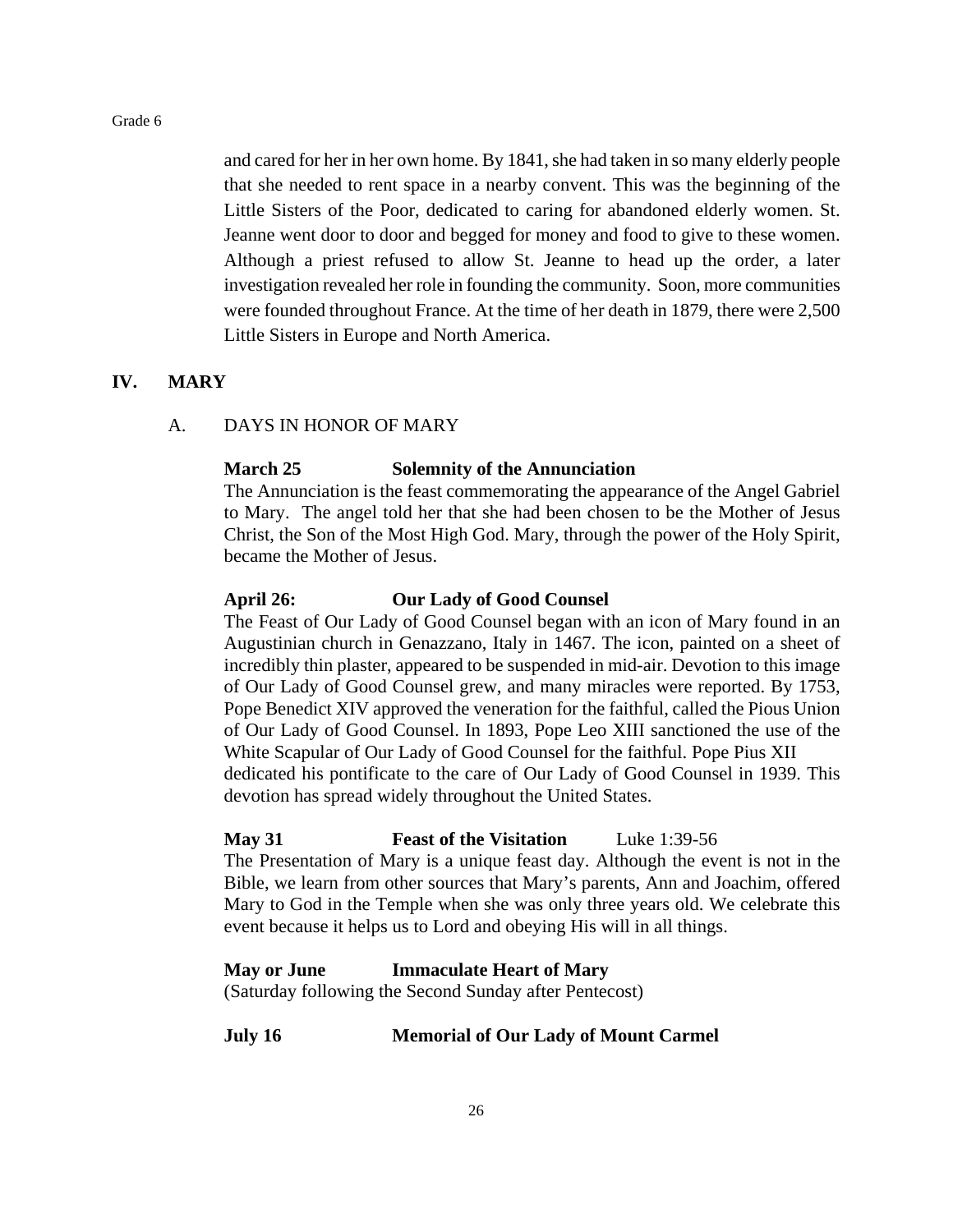Mount Carmel is located on the coast of Israel, north of the city of Haifa. This was the place where the prophet Elijah confronted the pagan prophets of Baal. Around 1154, the Order of Mt. Carmel was founded at this ancient shrine. This contemplative order, called Carmelites, began to celebrate its patronal feast on July 16. According to the tradition of the order, on that day in 1251, Mary appeared to St. Simon Stock, a Carmelite in England. She gave him the brown scapular as a sign of her love and protection. A full scapular is a long piece of cloth worn over a religious habit. Today a scapular may be a medal or two pieces of cloth connected by a cord. Carmelites and others who wear the scapular honor the Blessed Mother by wearing it.

#### C. PRAYER

- 1. The *Joyful* Mysteries of the Rosary
- 2. The *Sorrowful* Mysteries of the Rosary
- 3. The *Glorious* Mysteries of the Rosary
- 4. The *Luminous* Mysteries of the Rosary

#### **V. PRAYER**

| 1. The Word of God           | $(2653-54)$ |
|------------------------------|-------------|
| 2. The Liturgy of the Church | (2655)      |
| 3. The Theological Virtues   | $(2656-58)$ |

#### **VI. SOCIAL JUSTICE**

Review of First and Second Trimesters.

A. SOURCES OF PRAYER